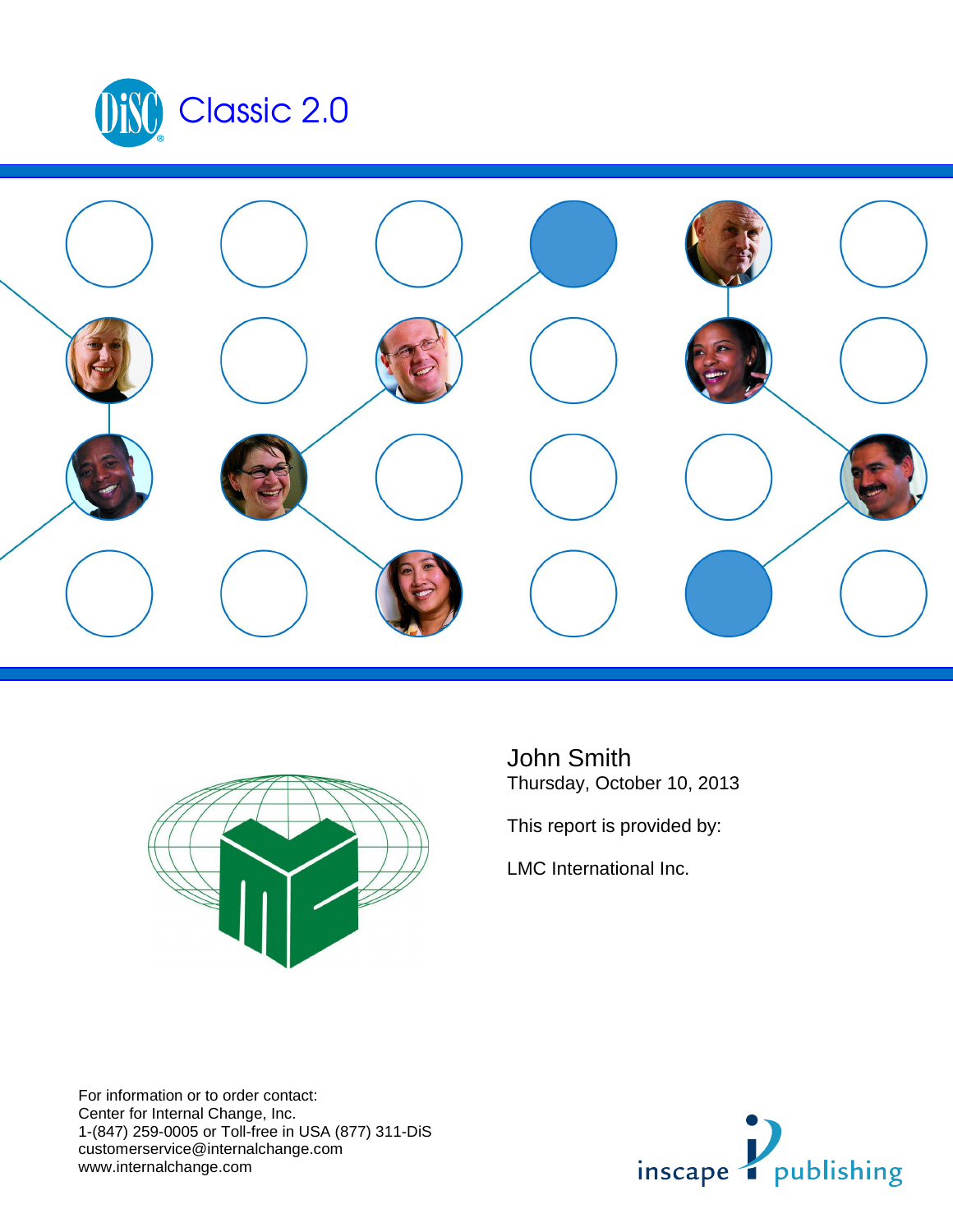

Welcome! You've just completed the first step of DiSC<sup>®</sup> Classic. You are now on your way toward increased self-awareness and personal effectiveness.

Your report is organized into four main sections:

**Section I** is devoted entirely to you and your unique behavioral style based on your responses to DiSC Classic. First you will see your DiSC Graph, the basis of your feedback. Then, in Stage 1, you will learn about your Highest DiSC Dimension and your tendencies, needs, preferred environment, and strategies for effectiveness. In Stage 2 you'll be able to explore your Intensity Index to become more aware of your potential strengths and weaknesses. Stage 3 will help you discover how your D, i, S, and C dimensions combine to form your unique Classical Profile Pattern.

**Section II** covers the DiSC model and descriptions of the four DiSC Dimensions with corresponding tendencies, needs, preferred environments, and effectiveness strategies for each.

**Section III** overviews all 15 Classical Profile Patterns.

**Section IV** provides the scoring and data analysis behind your report.

As you read your report, please keep in mind that no dimension or pattern in DISC Classic is better or worse than another and there are no right or wrong answers. Rather, the report shows your unique responses to your environment. You may want to read your report through once, then use a pen or highlighter to customize the results by crossing out any statements that don't apply and highlighting all those that do.

Now, let's get started.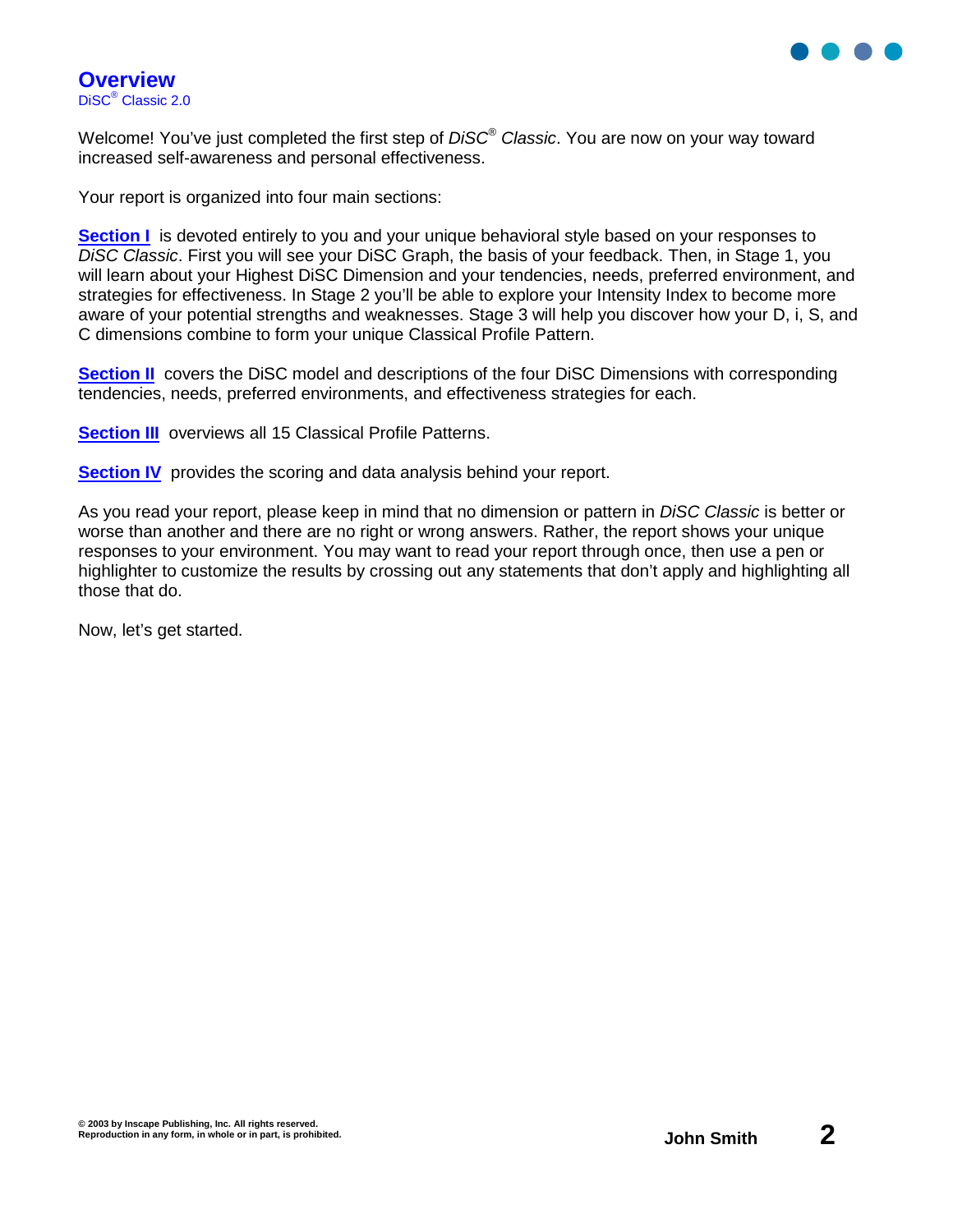

**Your DiSC® Graph Section I** DiSC<sup>®</sup> Classic 2.0

Below is your DiSC<sup>®</sup> Graph, which shows your scores on each of the DiSC dimensions based on your responses. Each of the following interpretation stages is based on these scores. Read on to learn about your highest DiSC dimension(s), your potential strengths and weaknesses, and your Classical Profile Pattern.

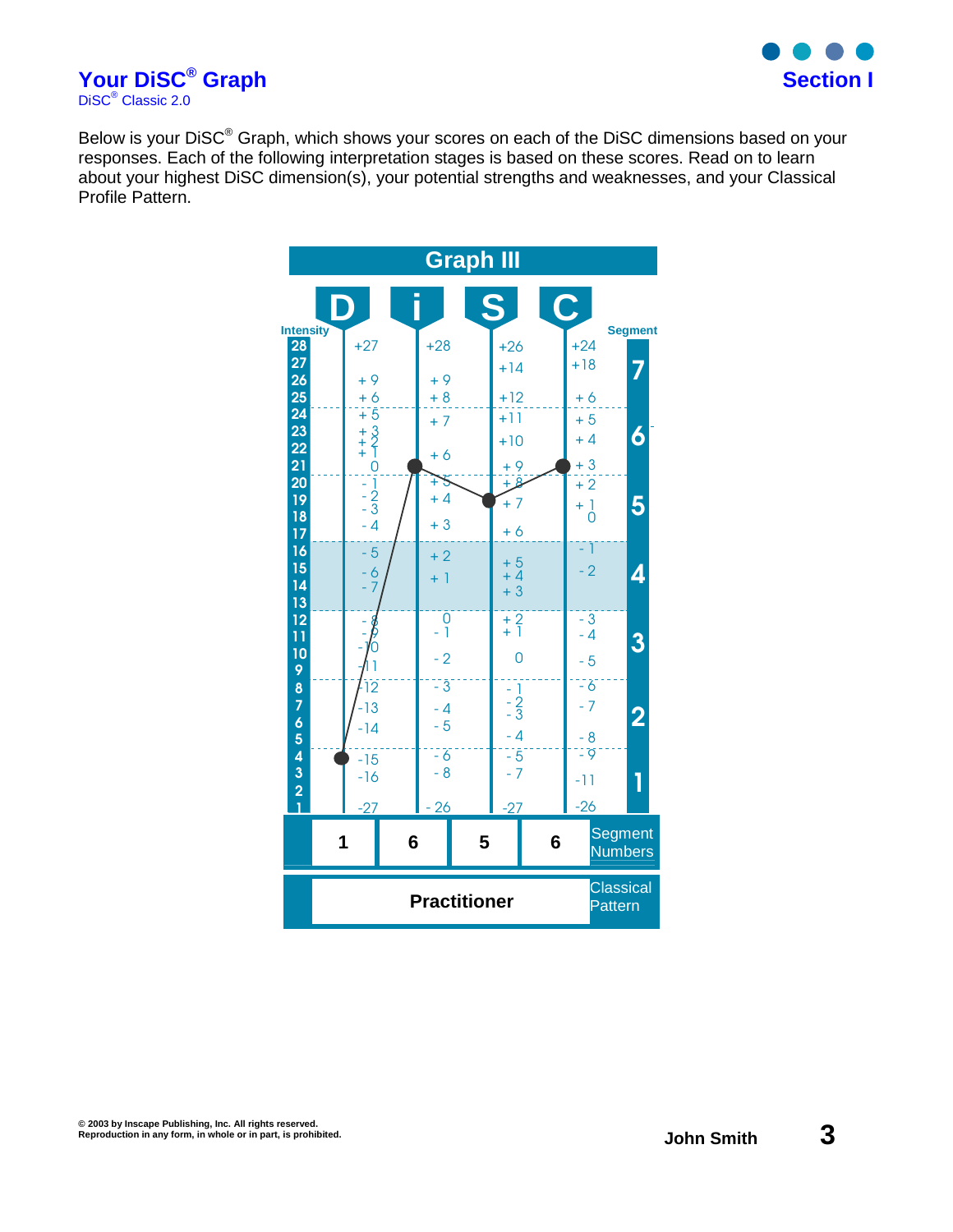#### **Stage I: Your Highest DiSC Dimension Section I** DiSC® Classic 2.0



John, your highest dimension(s) - based on your responses to your perceptions of the environment and the amount of control you feel you have in that environment - are Influence (i) and Conscientiousness (C). Read the description of Influence and Conscientiousness and see how each fits with the way you see yourself. Then read about the other dimensions on page 14 to become familiar with them.

#### **Influence and Conscientiousness (iC)**

John, you are high in both the Influence and Conscientiousness dimensions. This means that these dimensions work together to form your style.

Those who are strong in Influence ("high i's") seek contact with all types of people and enjoy making favorable impressions. They often look for opportunities to generate enthusiasm and gain popularity. Those who are strong in Conscientiousness ("high C's") like to be precise and keep their focus on key details while working in an environment that values quality and accuracy.

High i's seek to accomplish goals with and through others. They appreciate freedom of expression without the need for much detail or control, and their decision-making style is often based on emotions or "gut feel." In contrast, High C's like to be accurate and make decisions in an analytical way. They prefer to control factors that affect their performance and seek opportunities to demonstrate their expertise.

People high in Influence have little difficulty pitching their ideas to others. However, it's helpful if they have others to help them support their proposals with facts and data, as well as to develop systematic, logical approaches that will help them stay on task once the project gets going. People high in Conscientiousness tend to be analytical thinkers who want to understand the parameters of a problem before they tackle it.

When working with others, those high in Conscientiousness tend to be diplomatic and use an indirect approach to avoid conflict. Developing a higher tolerance for dissension could make them more effective. They may also find it helpful to have colleagues who are able to initiate and facilitate discussions, and to state controversial opinions.

When managing others, high i's are sometimes concerned about respecting others' freedoms and may intentionally take a "hands-off" approach so that individuals have plenty of room to create. It may benefit them to take a slightly more proactive approach and offer realistic feedback as needed.

Again, these dimensions are not in conflict within you. Aspects of each dimension combine to form your overall style.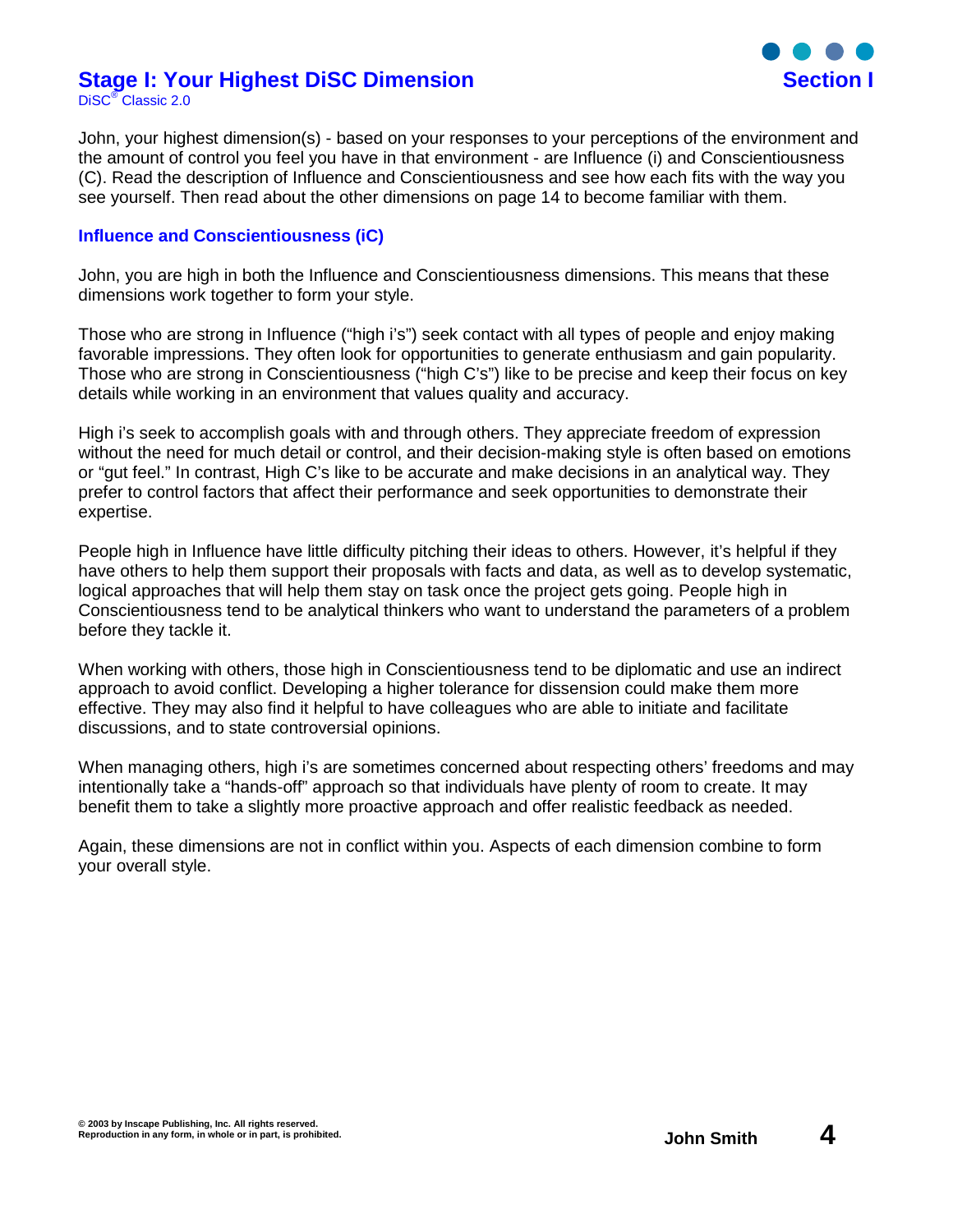

### **Stage II: Your Intensity Index Stage II: Your Intensity Index Section I**

DiSC<sup>®</sup> Classic 2.0

Each of us has a set of strengths that make us unique and valuable, and we like to be acknowledged for our strengths, as well as feel effective in our environment. However, any strength, when used excessively or inappropriately, can be perceived as a weakness. Read over the highlighted words in the four columns below. These are the adjectives that describe High, Medium, and Low behavior for each dimension. Then turn the page to learn more about your Intensity Index and how you can become more aware of your potential strengths and weaknesses.

| D                     | i                    | S                        | C                 |
|-----------------------|----------------------|--------------------------|-------------------|
| egocentric            | 28                   | 28 passive               | 28                |
| 28                    | enthusiastic         |                          | perfectionist     |
| 27                    | 27                   | 27 patient               | 27                |
| direct                | gregarious           |                          | accurate          |
| 26                    | persuasive           | 26 loyal                 | fact-finder       |
| daring                | 26                   |                          | 26                |
| domineering           | impulsive            | 25 predictable           | diplomatic        |
| 25                    | 25                   |                          | 25                |
| demanding             | emotional            | 24 team-person           | systematic        |
| 24                    | 24                   |                          | 24                |
| forceful              | 23                   | 23 serene                | conventional      |
| 23                    | self-promoting       |                          | 23                |
| risk-taker            | 22                   | 22 possessive            | courteous         |
| 22                    | trusting             |                          | 22                |
| 21                    | 21                   | complacent               | 21                |
| adventuresome         | <b>influential</b>   | 21 <sup>1</sup>          | careful           |
| 20                    | 20                   | 20                       | 20 <sub>2</sub>   |
| decisive              | pleasant             | inactive                 | restrained        |
| 19                    | sociable             | 19 relaxed               | high standards    |
| inquisitive           | 19                   |                          | 19                |
| self-assured          | 18                   | 18 nondemonstrative      | analytical        |
| 18                    | generous             |                          | 18                |
| competitive           | 17                   | 17 deliberate            | sensitive         |
| 17                    | poised               |                          | 17                |
| 16                    | 16                   | 16 amiable               | 16                |
| quick                 | charming             |                          | mature            |
| self-reliant          | confident            | 15 stable                | 15                |
| 15                    | 15                   |                          | evasive           |
| calculated risk-taker | convincing           | 14 mobile                | "own person"      |
| 14                    | 14                   |                          | 14                |
| self-critical<br>13   | 13<br>observing      | 13 outgoing              | 13 self-righteous |
| unassuming<br>12      | discriminating<br>12 | 12 alert                 | 12 opinionated    |
| self-effacing         | 11                   | 11 eager                 | persistent        |
| 11                    | reflective           |                          | 11                |
| 10                    | 10                   | 10 critical              | independent       |
| realistic             | factual              |                          | 10                |
| 9                     | 9                    | 9                        | 9                 |
| weighs pros and cons  | logical              | discontented             | rigid             |
| 8                     | controlled           | 8                        | 8                 |
| meek                  | 8                    | fidgety                  | firm              |
| 7                     | 7                    | 7                        | 7                 |
| conservative          | retiring             | impetuous                | stubborn          |
| peaceful              | 6                    | 6                        | 6                 |
| 6                     | suspicious           | restless                 | arbitrary         |
| 5                     | 5                    | 5                        | rebellious        |
| mild                  | pessimistic          | change-oriented          | 5                 |
| 4                     | 4                    | fault-finding            | defiant           |
| quiet                 | aloof                | 4                        | 4                 |
| 3                     | 3                    | 3                        | 3                 |
| unsure                | withdrawn            | spontaneous              | obstinate         |
| dependent             | $\overline{c}$       | 2                        | 2                 |
| 2                     | self-conscious       | frustrated by status quo | tactless          |
| 1                     | 1                    | 1                        | 1                 |
| modest                | reticent             | active                   | sarcastic         |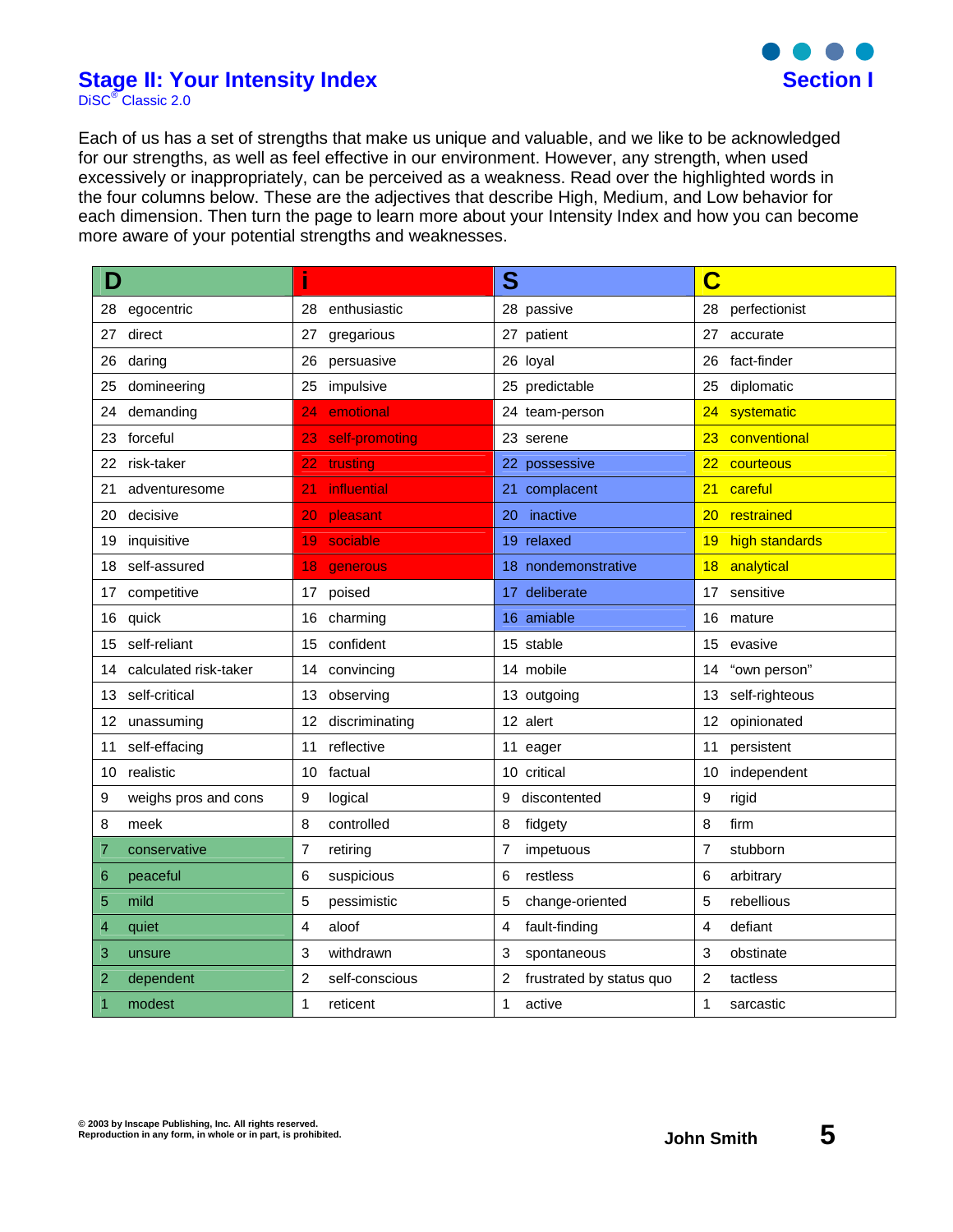# **Stage II: Your Intensity Index Section I**

DiSC® Classic 2.0



On the next four pages are explanations of the words that indicate your level of intensity for each DiSC® dimension.

### **D Dimension**

People with your score on the D Dimension may be generally described by the following adjectives. Circle those that you see as your strengths and highlight potential areas of challenge.

**Conservative:** Upholding an organization's traditions ensures that orderly transitions can take place. But this concept can backfire if you thwart necessary change.

**Peaceful:** To seek a harmonious solution for most problems is an admirable goal. A calm presence can work wonders in group settings. However, if taken too far, a serene disposition can cause others to believe that you are less invested in ensuring a positive outcome.

**Mild:** This means that considerate, kindly behavior is often your modus operandi. Such an approach helps build team unity and increase morale. Still, crossing over into overly docile behavior will not help you or your organization.

**Quiet:** By refraining from complaints, gossip, or backbiting, you may offer a stabilizing force in your organization. Be aware, though, that being excessively reticent can sometimes cause your colleagues discomfort or concern because they're not sure where you stand on issues.

**Unsure:** When an important decision has to be made, you may often investigate the options as thoroughly as you can before picking the best solution. Taking too much time, however, can lead to missed deadlines or ill-suited compromises.

**Dependent:** You may often display great loyalty toward individuals or organizations and an eager willingness to credit others for their contributions. This devotion can hurt you, however, if you too often compromise your needs for those of another and allow yourself to become subservient.

**Modest:** This trait is a strength when your eagerness to share credit encourages others to work hard toward a common goal. It becomes a weakness if you are so humble that your contributions and accomplishments are ignored.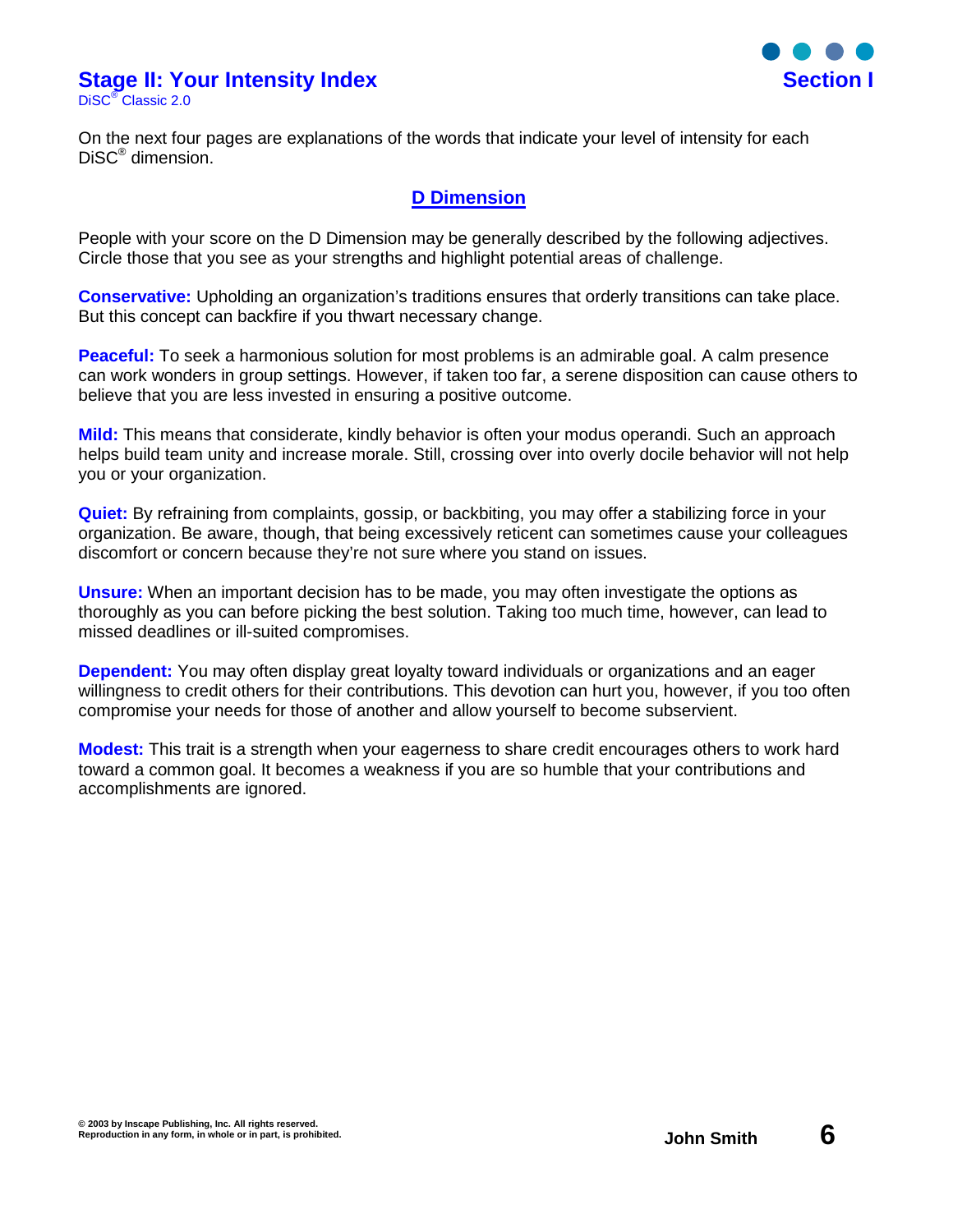

### **i Dimension**

People with your score on the i Dimension may be generally described by the following adjectives. Circle those that you see as your strengths and highlight potential areas of challenge.

**Emotional:** You may generally feel things more acutely than a lot of people and be willing to talk openly about things, which can help others do the same. When overused, however, emotional candor can make others feel uncomfortable or even upset, because they may feel that their boundaries have been violated.

**Self-promoting:** This means that you may inform others about yourself and offer your expertise to the group as often as possible. It is a strength when used to forge communications with others, who won't have to dig for information from you. Be careful not to be conceited, though, because people may start to tune you out.

**Trusting:** Believing in others without hesitation is a refreshing trait, especially when working with those who are more skeptical. Real trust is built from positive experiences. There's such a thing as being too trusting, however, in which case you run the risk of being viewed as naive.

**Influential:** The ability to inspire others and move them to action is a quality found in effective leaders. Having this skill means that you can mentor individuals, or act on their behalf when they aren't able to do so. However, it is important that you also see this as a responsibility to stay truthful and accountable, so that others are not misled or misrepresented.

**Pleasant:** Being cheerful and agreeable are traits that will allow you to fit in almost everywhere and contribute to a shared goal. However, if you never share your real thoughts and opinions for fear of being disagreeable, you run the risk of being perceived as wishy-washy or lacking in substance.

**Sociable:** Not one to shy away from lively interaction with others, you're likely to be found in the center of activities with lots of ideas to share. This is welcome, especially with introverted types who might need you to help them get comfortable in groups. Being sociable is not appropriate, however, when you need to be deadline-oriented or the focus is strictly on the task at hand.

**Generous:** In a work setting, this can mean giving your time and energy without expecting something in return. It's an admirable trait that works well toward achieving a common goal. But you need to conserve your time and energy by saying "no" when there are multiple projects and your name is on all of them.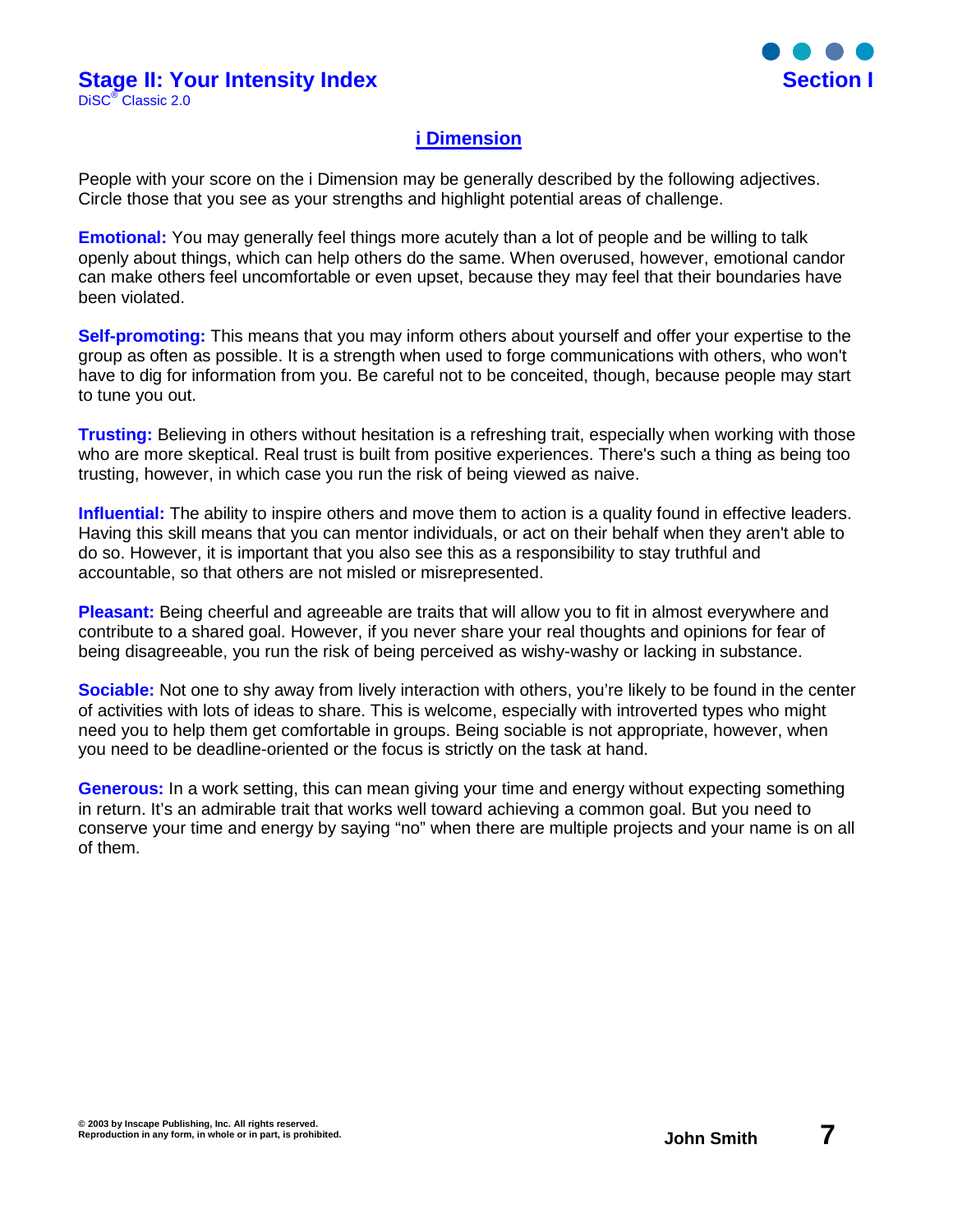

### **S Dimension**

People with your score on the S Dimension may be generally described by the following adjectives. Circle those that you see as your strengths and highlight potential areas of challenge.

**Possessive:** Taking command of key projects may come naturally for you, and this sense of ownership and accountability can be a valuable asset in a team setting. But if taken too far, your desire to keep pet projects for yourself can alienate others.

**Complacent:** This means that you often display an even-tempered satisfaction, which makes you a content and affable colleague. The downside is that you run the risk of appearing bored or unengaged.

**Inactive:** You may often work at a steady pace and refrain from energetic displays or enthusiastic outbursts. This is beneficial when a methodical approach ensures an efficient solution. However, if you stay on the sidelines when direct action is necessary, you may jeopardize quality.

**Relaxed:** A reassuring manner when approaching difficult problems can be truly beneficial to any organization. Be aware, though, that if you appear excessively calm, others may perceive you as indifferent or apathetic.

**Nondemonstrative:** You are not likely to become involved in passionate arguments or personal conflicts that hamper productivity if you use the positive aspects of this trait. But if you do not temper this skill, your colleagues may feel shut out or become annoyed at your lack of enthusiasm.

**Deliberate:** You may be extremely thoughtful and methodical in your work. This can be a strength when you carefully consider every angle and implication so you can devise the best solution. It becomes a weakness if you spend so much time deliberating that you have no energy left for taking action.

**Amiable:** Presenting your opinions and ideas in a pleasant, agreeable manner can lead to satisfying results and a productive atmosphere. A dependence on congeniality, however, can get in the way when tough decisions have to be made.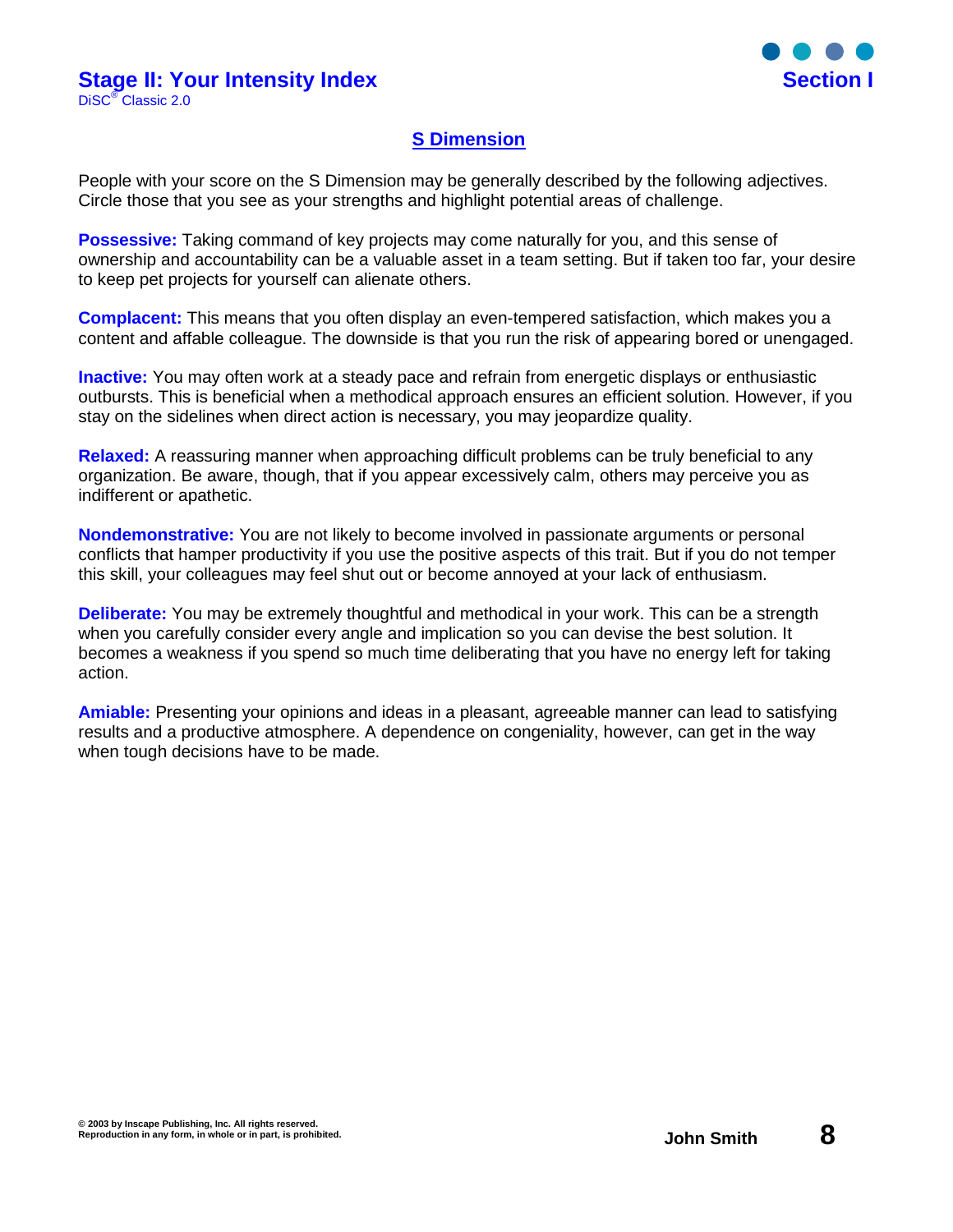

### **C Dimension**

People with your score on the C Dimension may be generally described by the following adjectives. Circle those that you see as your strengths and highlight potential areas of challenge.

**Systematic:** Making sure that everything gets done correctly and on time is often imperative for you. This flair for organization benefits you and your colleagues. The downside is that you may allow little time for spontaneity or innovative ideas.

**Conventional:** By producing stable and predictable results, you may keep projects focused. Employing this quality to excess, however, may lead to uninspired or bland work.

**Courteous:** The words "please" and "thank you" may be instinctive to you. Because basic decency and respect go a long way, such an approach is bound to help form a satisfying environment. But be aware that too much formality may strike others as pandering or insincere flattery.

**Careful:** A reputation for cautious action and deep deliberation may often precede you. This skill helps prevent inaccuracies and slip-ups when quality is critical. However, keep in mind that too much wariness can produce inertia that will keep important projects from being completed.

**Restrained:** Holding your tongue and refraining from criticism may be your default behavior. By avoiding condemnation, you may encourage openness and innovation. Still, showing too much restraint allows tension to go unresolved between you and your colleagues.

**High standards:** Inferior work or half-hearted efforts often frustrate you, so you may set imposing goals for yourself and others. Such endeavors may inspire you and your colleagues to greater heights. On the other hand, holding onto unrealistically high expectations for performance can cause anxiety and animosity among team members.

**Analytical:** You may approach assignments with a cool logic that calculates every detail or possible outcome. Favoring reason over gut instinct has the advantage of eliminating haphazard solutions. It becomes a drawback, however, when it is allowed to minimize creativity.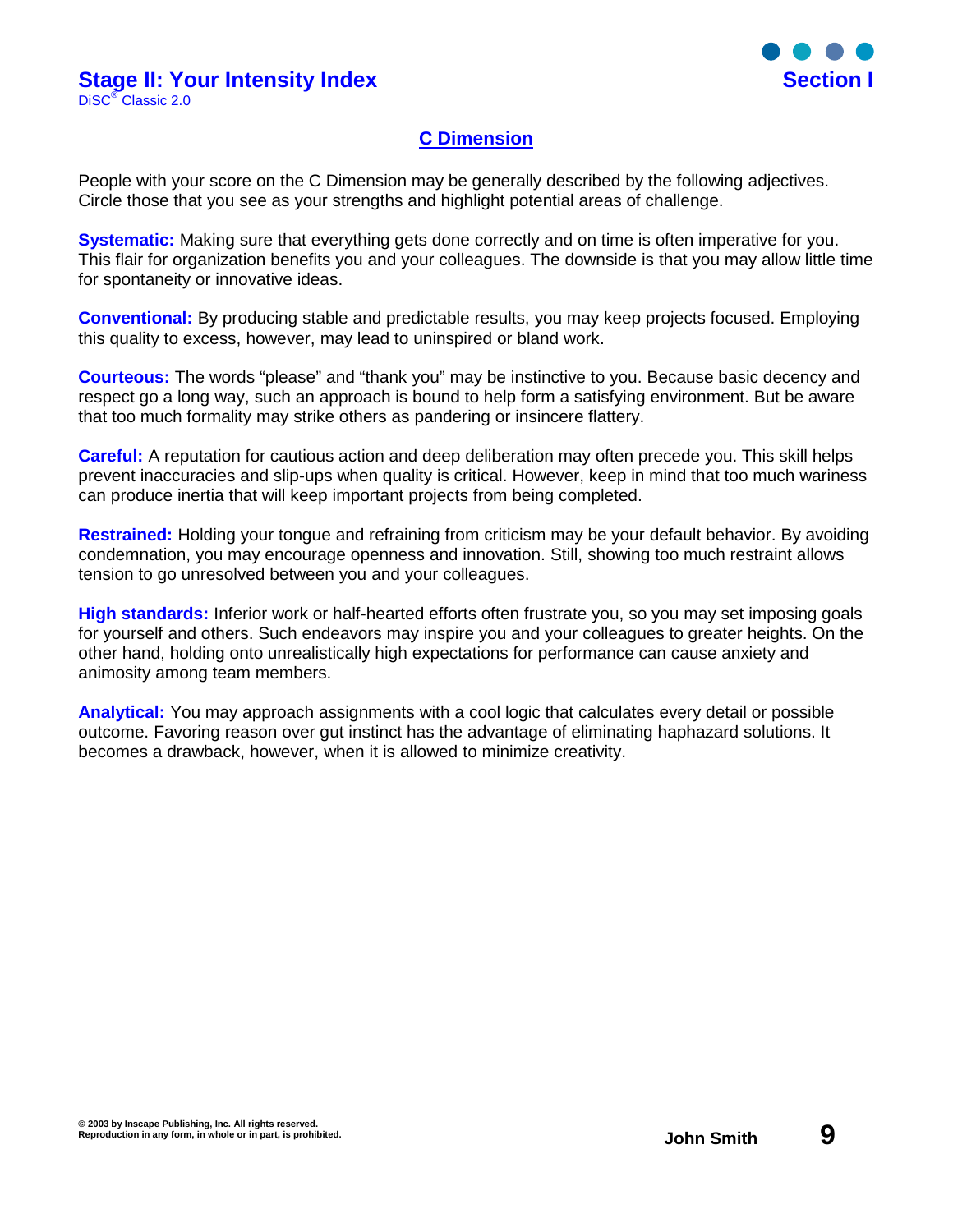#### **Stage III: Your Classical Profile Pattern Section I** DiSC® Classic 2.0



The way in which a person's four dimensions of Dominance, Influence, Steadiness, and Conscientiousness combine creates a profile pattern that is different for each combination. Research has discovered 15 unique patterns that most commonly occur. Additional theoretical and clinical research then helped develop descriptions for each "classical profile" pattern to help individuals understand and describe their styles.

John, your Classical Profile Pattern is the Practitioner Pattern. Please read the description below and highlight those areas that most closely match the way you see yourself.

### **Practitioner Pattern**

### **John's Motivation**

As a Practitioner, John, you tend to seek new avenues of personal growth. Once you settle on a course of action, you are likely to display proficiency in your chosen field. While you may seek expertise in a certain area rather than becoming a jack-of-all-trades, this will probably not stop you from voicing your opinion on a variety of subjects.

You are most likely confident in your own potential, especially when it comes to the ability to master new skills. Fresh challenges probably revitalize you, and even while tackling an unfamiliar process or system you usually project a relaxed and easygoing style. Despite your frequent congenial attitude, however, you are likely to value self-discipline and hard work. In fact, at times you may tend to dwell excessively on your own objectives. This determination might put you on a quest to match the achievement levels of your peers.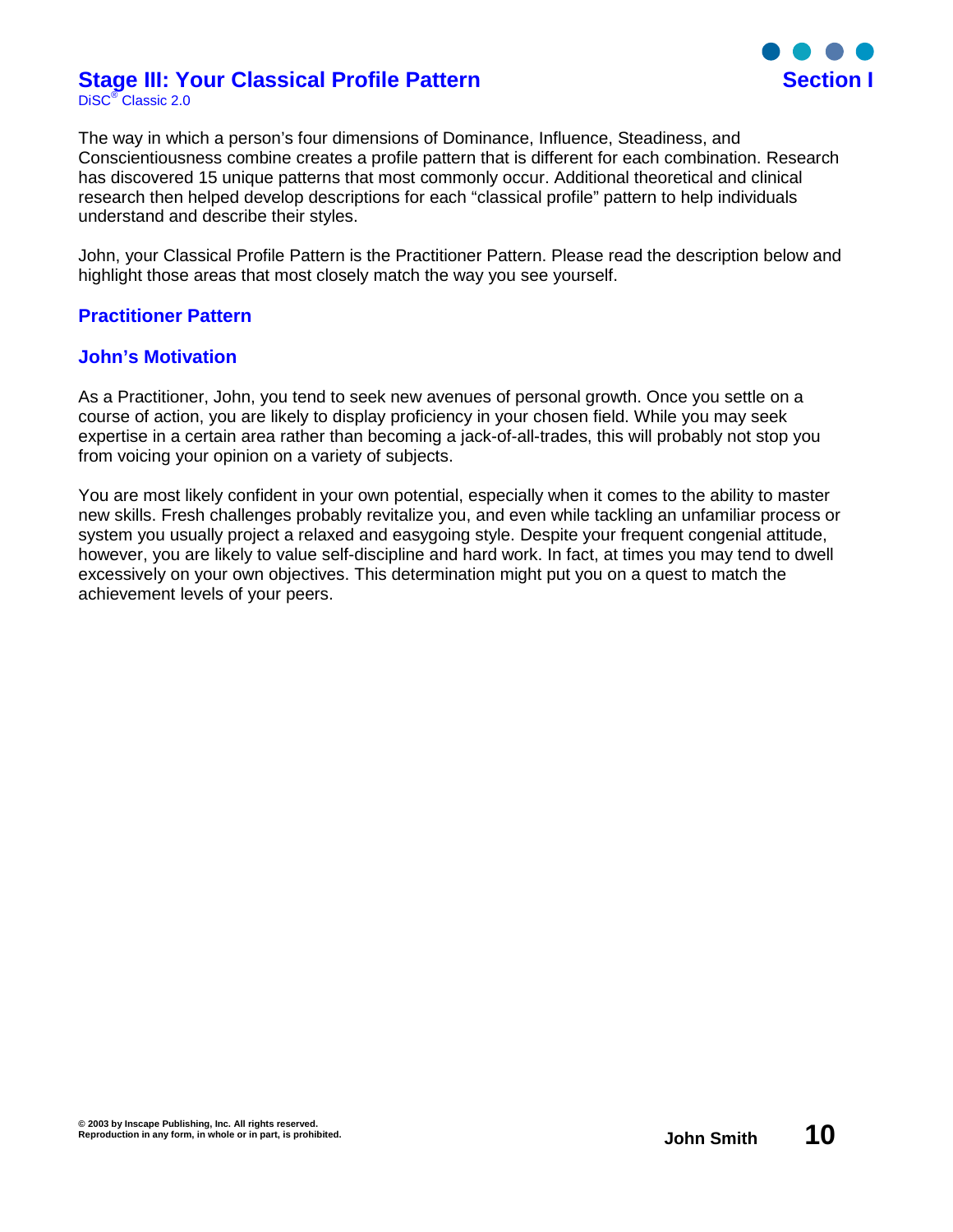#### **Stage III: Your Classical Profile Pattern Section I** DiSC® Classic 2.0



### **John's Work Habits**

You are likely to be quite good at solving problems, frequently displaying this talent when approaching technical issues. However, you probably also show an aptitude for resolving people problems as well. Others may tend to depend on you for the development of proper procedures and actions. You rarely leave systems to chance, and you may spend a great deal of effort on creating an order that is to your liking.

Although you likely prefer an organized approach and devise your own way of doing things, you probably wish to avoid being seen as predictable. This may be because you are almost always trying to improve your skills, and you want to project confidence to others. You tend to monitor your work performance carefully, and you are probably not afraid to verbalize any disappointments that you encounter.

You probably project an easygoing and diplomatic attitude when you interact with others. However, if necessary, you are able to alter your usual relaxed work style very quickly. You are most likely to do this when you have to meet high performance standards, in which case you tend to become intensely focused on accomplishing the task at hand.

You usually want to be recognized as an expert in your field. In all likelihood, your aim is to be the first resource tapped for information in your area of proficiency. For this reason, you are probably hesitant to delegate key tasks, preferring to keep vital information or projects close to you. In your desire to be viewed as an expert, you may frequently offer your knowledge on different topics. This may give the impression that you know a little bit about everything.

You probably admire colleagues who, like you, embrace self-discipline. In addition, you tend to respect others' expertise, especially when applied to a specific area.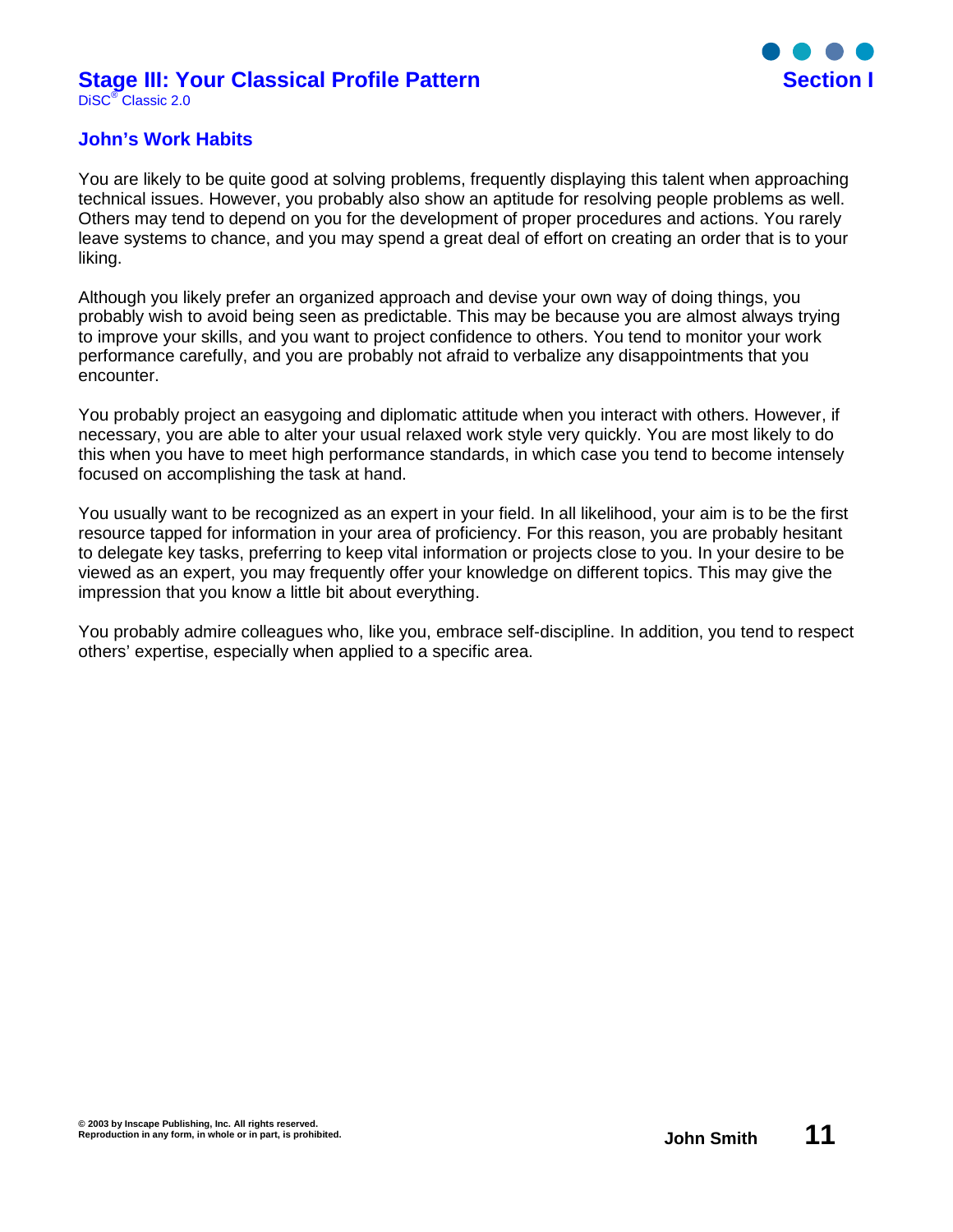#### **Stage III: Your Classical Profile Pattern Section I** DiSC® Classic 2.0



### **Insights for John**

To be considered proficient at a task or project is usually a prime goal for you. The drive to keep up with your colleagues' efforts is probably also one of your chief concerns. You may find that you can increase your effectiveness by working for the team instead of prioritizing the organization's endeavors behind your own ambitions.

If you are put under pressure, you tend to be restrained in your emotions. However, you are likely still very sensitive to criticism. You may want to consider delegating key tasks when appropriate instead of trying to do all the work yourself. This may help to decrease your stress and allow you to share responsibility.

You may frequently judge others by their positions within an organization, and you probably pay great attention to who is promoted and why. Despite this awareness, however, you may not always appreciate your colleagues or their contributions, especially when they do not use your preferred methods. It could be beneficial to help your co-workers build their own talents, which would strengthen both your efforts and the organization's progress toward its goals.

To a large extent, your opinions of others are likely based on how well they perform their daily tasks. Because you tend to set high standards for others, you may sometimes have unrealistic expectations of your colleagues. Of course, you probably hold yourself to these same lofty markers. Still, you would be wise to acknowledge the boundaries of reality while still striving for new heights.

You most likely concentrate your efforts on developing organized procedures and systems. But your approach may sometimes overlook the benefits of collaboration. Working together for the common good may frequently be the way to resolve complex situations.

John, you tend to be a focused and self-disciplined individual whose strong drive toward specialized expertise can benefit both you and your organization.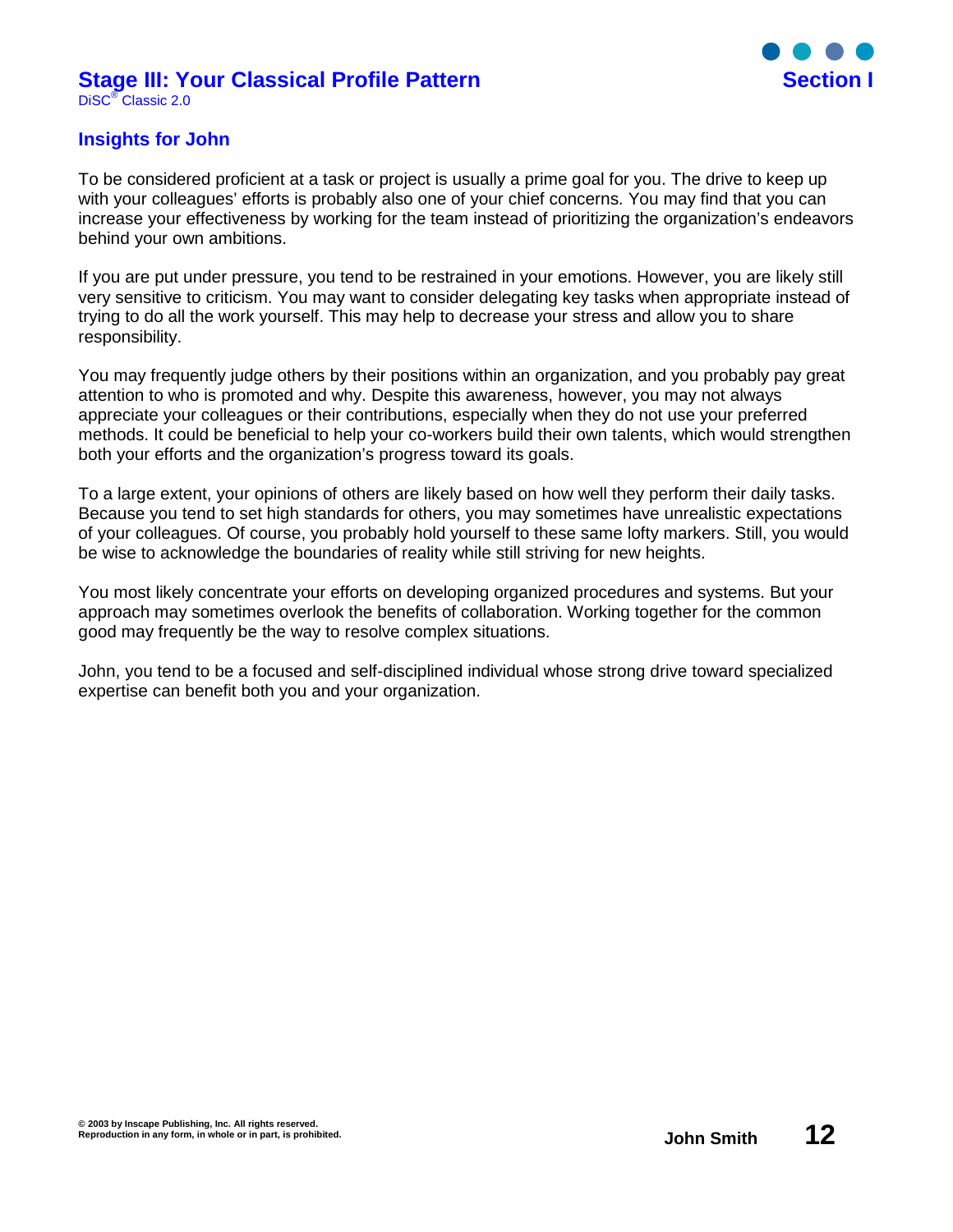

# **The DiSC Model Section II**

DiSC® Classic 2.0

DiSC Classic is based on a four-quadrant model that reliably describes four styles of human behavior: Dominance (D), Influence (i), Steadiness (S), and Conscientiousness (C). Some people fall into one style, others fall into two, and some may fall into three.

How is your DiSC style different from the other DiSC styles? What do you have in common with the other DiSC styles? The DiSC model explained here will help you understand these important questions. In the square below, each DiSC style has something in common with the styles that are next to it. You can see that the C and S styles tend to perceive themselves as less powerful than their environment. That is, they may be more inclined to adapt their surroundings because they feel that they have little direct control over them. On the other hand, the D and i styles tend to perceive themselves as more powerful than their environment. That is, they may be more assertive because they feel they have more control over their surroundings. In addition, the D and C styles tend to perceive their environment as unfavorable (or unwelcoming and resistant), and the i and S styles tend to view their environment as favorable (or friendly and supportive).



Powerful than the Environment

The illustration below elaborates on the DiSC model. It describes the four styles in a way that is more observable and behavioral. You will notice that while the C and S styles are both thoughtful and moderate paced, the D and i styles are more active and fast paced. In addition, the D and C styles tend to be questioning and logic focused, but the i and S styles tend to be more accepting and people focused.

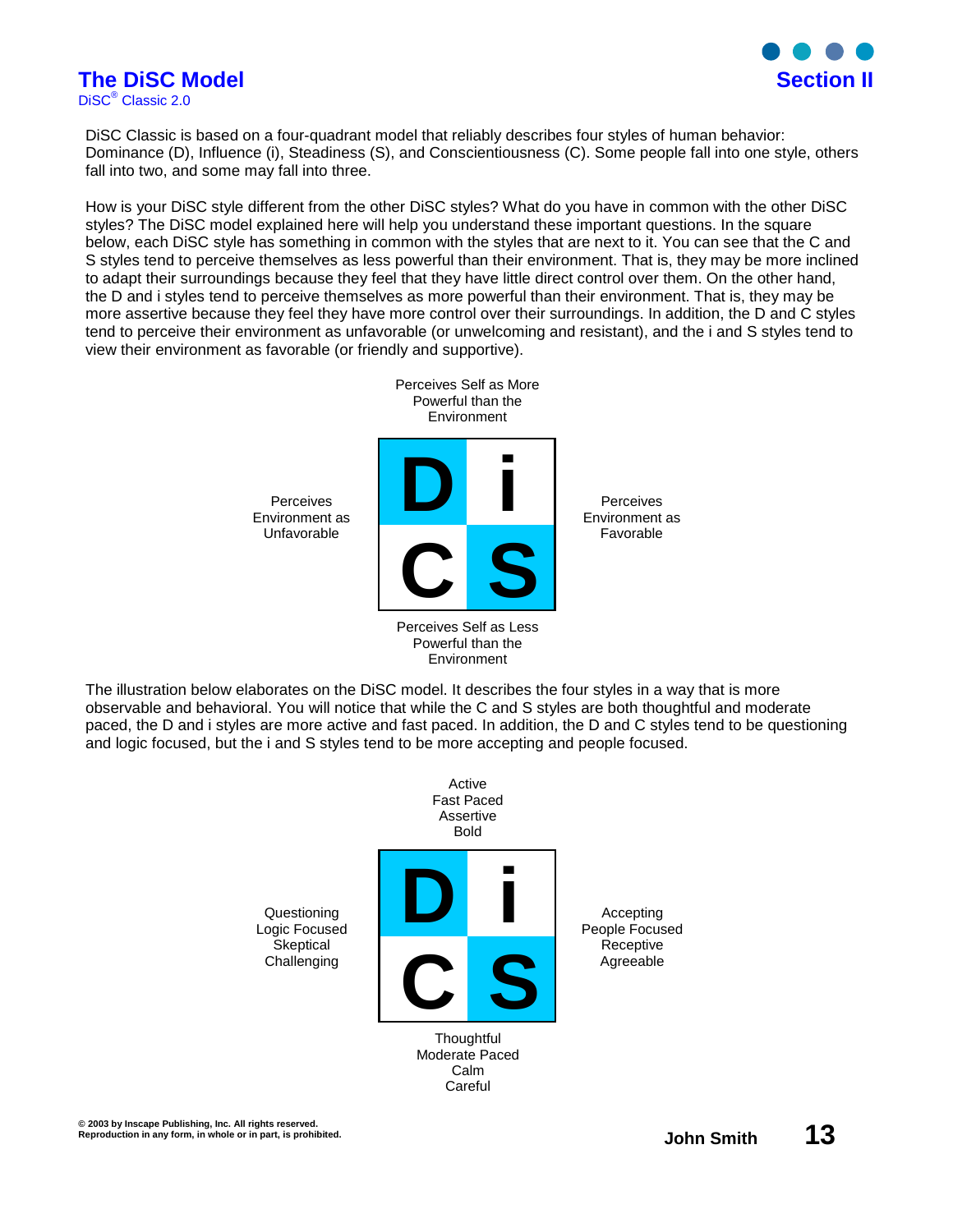# **The DiSC Dimensions Section II**

DiSC<sup>®</sup> Classic 2.0

The table below gives an overview of all four DiSC® dimensions. Read all the dimension descriptions to better understand others who are like and unlike you.

| <b>DOMINANCE</b><br>D                                                                                                                                                                                                                                                                                                                                   |                                                                                                                                                                                                                                                                                                                                                                                                        | <b>INFLUENCE</b>                                                                                                                                                                                                                                                                                                                                                                                           |                                                                                                                                                                                                                                                                                                                                      |  |
|---------------------------------------------------------------------------------------------------------------------------------------------------------------------------------------------------------------------------------------------------------------------------------------------------------------------------------------------------------|--------------------------------------------------------------------------------------------------------------------------------------------------------------------------------------------------------------------------------------------------------------------------------------------------------------------------------------------------------------------------------------------------------|------------------------------------------------------------------------------------------------------------------------------------------------------------------------------------------------------------------------------------------------------------------------------------------------------------------------------------------------------------------------------------------------------------|--------------------------------------------------------------------------------------------------------------------------------------------------------------------------------------------------------------------------------------------------------------------------------------------------------------------------------------|--|
| Emphasis is on shaping the environment by<br>overcoming opposition to accomplish results.                                                                                                                                                                                                                                                               |                                                                                                                                                                                                                                                                                                                                                                                                        | Emphasis is on shaping the environment by<br>influencing or persuading others.                                                                                                                                                                                                                                                                                                                             |                                                                                                                                                                                                                                                                                                                                      |  |
| <b>DESCRIPTION</b><br>This person's tendencies include<br>getting immediate results<br>٠<br>causing action<br>accepting challenges<br>٠<br>making quick decisions<br>×<br>×<br>questioning the status quo<br>taking authority<br>×<br>managing trouble<br>×<br>solving problems<br>٠                                                                    | <b>ACTION PLAN</b><br>This person needs others who<br>weigh pros and cons<br>à,<br>calculate risks<br>×,<br>٠<br>use caution<br>à,<br>structure a predictable<br>environment<br>research facts<br>٠<br>ä,<br>deliberate before deciding<br>à,<br>recognize the needs of others                                                                                                                         | <b>DESCRIPTION</b><br>This person's tendencies include<br>contacting people<br>×,<br>ä<br>making a favorable impression<br>being articulate<br>٠<br>ä,<br>creating a motivational<br>environment<br>generating enthusiasm<br>٠<br>×<br>entertaining people<br>ä<br>viewing people and situations<br>with optimism<br>participating in a group<br>à,                                                        | <b>ACTION PLAN</b><br>This person needs others who<br>concentrate on the task<br>à,<br>seek facts<br>à,<br>speak directly<br>à,<br>respect sincerity<br>ä<br>develop systematic approaches<br>prefer to deal with things instead<br>×<br>of people<br>take a logical approach<br>٠<br>demonstrate individual follow-<br>٠<br>through |  |
| This person desires an<br>environment that includes<br>power and authority<br>×<br>prestige and challenge<br>opportunities for individual<br>٠<br>accomplishments<br>×<br>wide scope of operations<br>٠<br>direct answers<br>opportunities for advancement<br>×<br>freedom from controls and<br>×<br>supervision<br>many new and varied activities<br>× | To be more effective, this person<br>needs<br>to receive difficult assignments<br>×,<br>to understand that they need<br>à,<br>people<br>to base techniques on practical<br>×,<br>experience<br>to receive an occasional shock<br>×,<br>à,<br>to identify with a group<br>to verbalize reasons for<br>à,<br>conclusions<br>to be aware of existing<br>×,<br>sanctions<br>to pace self and to relax more | This person desires an<br>environment that includes<br>popularity, social recognition<br>à,<br>public recognition of ability<br>×<br>freedom of expression<br>ä<br>group activities outside of the<br>job<br>à,<br>democratic relationships<br>ä<br>freedom from control and detail<br>٠<br>opportunities to verbalize<br>proposals<br>coaching and counseling<br>×,<br>à,<br>favorable working conditions | To be more effective, this<br>person needs<br>to control time, if D or S is low<br>à,<br>to make objective decisions<br>to use hands-on management<br>à,<br>ä,<br>to be more realistic appraising<br>others<br>to make priorities and deadlines<br>٠<br>to be more firm with others, if D is<br>à,<br>low                            |  |
| <b>CONSCIENTIOUSNESS</b><br>$\mathbf C$                                                                                                                                                                                                                                                                                                                 |                                                                                                                                                                                                                                                                                                                                                                                                        | <b>STEADINESS</b><br>S                                                                                                                                                                                                                                                                                                                                                                                     |                                                                                                                                                                                                                                                                                                                                      |  |
| Emphasis is on working conscientiously within<br>existing circumstances to ensure quality and accuracy.                                                                                                                                                                                                                                                 |                                                                                                                                                                                                                                                                                                                                                                                                        | Emphasis is on cooperating with others within existing<br>circumstances to carry out the task.                                                                                                                                                                                                                                                                                                             |                                                                                                                                                                                                                                                                                                                                      |  |
| <b>DESCRIPTION</b><br>This person's tendencies include<br>adhering to key directives and<br>٠<br>standards<br>concentrating on key details<br>٠                                                                                                                                                                                                         | <b>ACTION PLAN</b><br>This person needs others who<br>delegate important tasks<br>٠<br>à,<br>make quick decisions                                                                                                                                                                                                                                                                                      | <b>DESCRIPTION</b><br>This person's tendencies include<br>performing in a consistent,<br>٥                                                                                                                                                                                                                                                                                                                 | <b>ACTION PLAN</b><br>This person needs others who<br>react quickly to unexpected<br>٠                                                                                                                                                                                                                                               |  |
| thinking analytically, weighing<br>×<br>pros and cons<br>being diplomatic with people<br>٠<br>using subtle or indirect<br>×<br>approaches to conflict<br>٠<br>checking for accuracy<br>analyzing performance critically<br>×<br>using a systematic approach to<br>×<br>situations or activities                                                         | use policies only as guidelines<br>×,<br>ä,<br>compromise with the opposition<br>à,<br>state unpopular positions<br>initiate and facilitate<br>×,<br>discussions<br>×,<br>encourage teamwork                                                                                                                                                                                                           | predictable manner<br>×,<br>demonstrating patience<br>à,<br>developing specialized skills<br>ä<br>helping others<br>à,<br>showing loyalty<br>being a good listener<br>à,<br>handling excited people<br>×<br>creating a stable, harmonious<br>×<br>work environment                                                                                                                                         | change<br>٠<br>stretch toward the challenges of<br>accepted tasks<br>become involved in more than one<br>×<br>thing<br>×,<br>are self-promoting<br>à,<br>apply pressure on others<br>work comfortably in an<br>٠<br>unpredictable environment<br>help prioritize work<br>٠<br>are flexible in work procedures<br>×                   |  |

 $\bullet$   $\bullet$   $\bullet$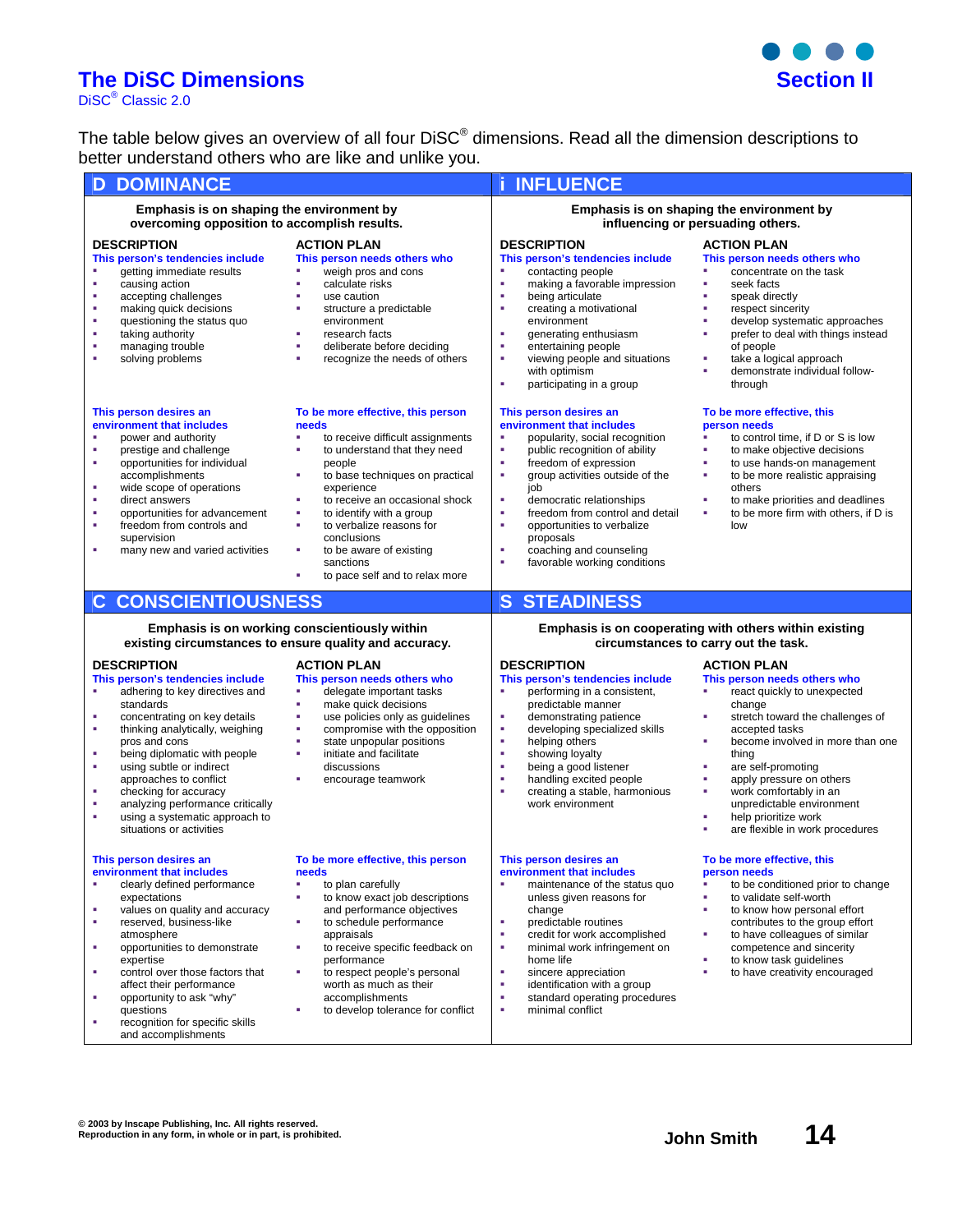### **The Classical Profile Patterns is a section of the Classical Profile Patterns**

DiSC® Classic 2.0



On the following pages are descriptions of all 15 Classical Profile Patterns, each portraying the behavior of people with a specific blend of the four DiSC<sup>®</sup> dimensions.

**Achiever Pattern**



**Emotions:** is industrious and diligent; displays frustration

**Goal:** personal accomplishments, sometimes at the expense of the group's goal

**Judges others by:** ability to achieve concrete results

**Influences others by:** accountability for own work

**Value to the organization:** sets and completes key result areas for self

**Overuses:** reliance on self; absorption in the task

**Under Pressure:** becomes frustrated and impatient; becomes more of a "do-er" and less of a "delegator"

**Fears:** others with competing or inferior work standards affecting results

**Would increase effectiveness with more:** reduction of "either-or" thinking; clarity of task priority; consideration of optional approaches; willingness to compromise short-term for longrange benefits

The motivation of Achievers is largely internal and flows from deeply felt personal goals. Their commitment to their own goals precludes an automatic acceptance of the group's goals. Achievers need to see how they can blend their personal goals with the organization's goals. By retaining control over the direction of their lives, Achievers develop a strong sense of accountability.

Achievers demonstrate a keen interest in their work and an intense, continual pursuit of accomplishment. They have a high opinion of their work and under pressure may hesitate to delegate tasks. Instead, they take on the work themselves to ensure that things are done right. When they delegate, they have a tendency to take back the task if it does not go according to their expectations. Their guiding premise is, "If I succeed, I want the credit, and if I fail, I will take the blame."

An Achiever should communicate more with others to expand their thinking beyond either "I have to do it myself" or "I want all the credit." They may need assistance to find new approaches for achieving their desired results. Achievers function at peak efficiency, and they expect recognition equal to their contribution -- high wages in profit organizations and leadership positions in other groups.

**Agent Pattern**



**Emotions:** accepts affection; rejects aggression

**Goal:** group acceptance

**Judges others by:** commitment to tolerate and include everyone

**Influences others by:** empathy; friendship

**Value to the organization:** supports, harmonizes, empathizes; focuses on service

**Overuses:** kindness

**Under Pressure:** becomes persuasive, using information or key friendships if necessary

**Fears:** dissension; conflict

**Would increase effectiveness with more:** strength in the realization of who they are and what they can do; firmness and self-assertion; ability to say "no" when appropriate

Agents are attentive to both the human relations and task aspects of their work situation. Empathetic and supportive, they are good listeners and known for their willing ear. Agents make people feel wanted and needed. Because Agents respond to others' needs, people do not fear being rejected by Agents. Agents offer friendship and are willing to perform services for others.

Agents have excellent potential for effectively organizing and completing tasks. Agents naturally promote harmony and teamwork and are particularly good at doing for others what they find difficult to do for themselves.

Agents fear conflict and dissension. Their supportive approach may enable others tolerate a situation, rather than encouraging them in active problem-solving. In addition, the Agent's tendency to adopt a "low" profile - instead of having open confrontations with aggressive individuals -- may be perceived as a lack of "toughness." Although they are concerned with fitting into the group, Agents have a fair degree of independence.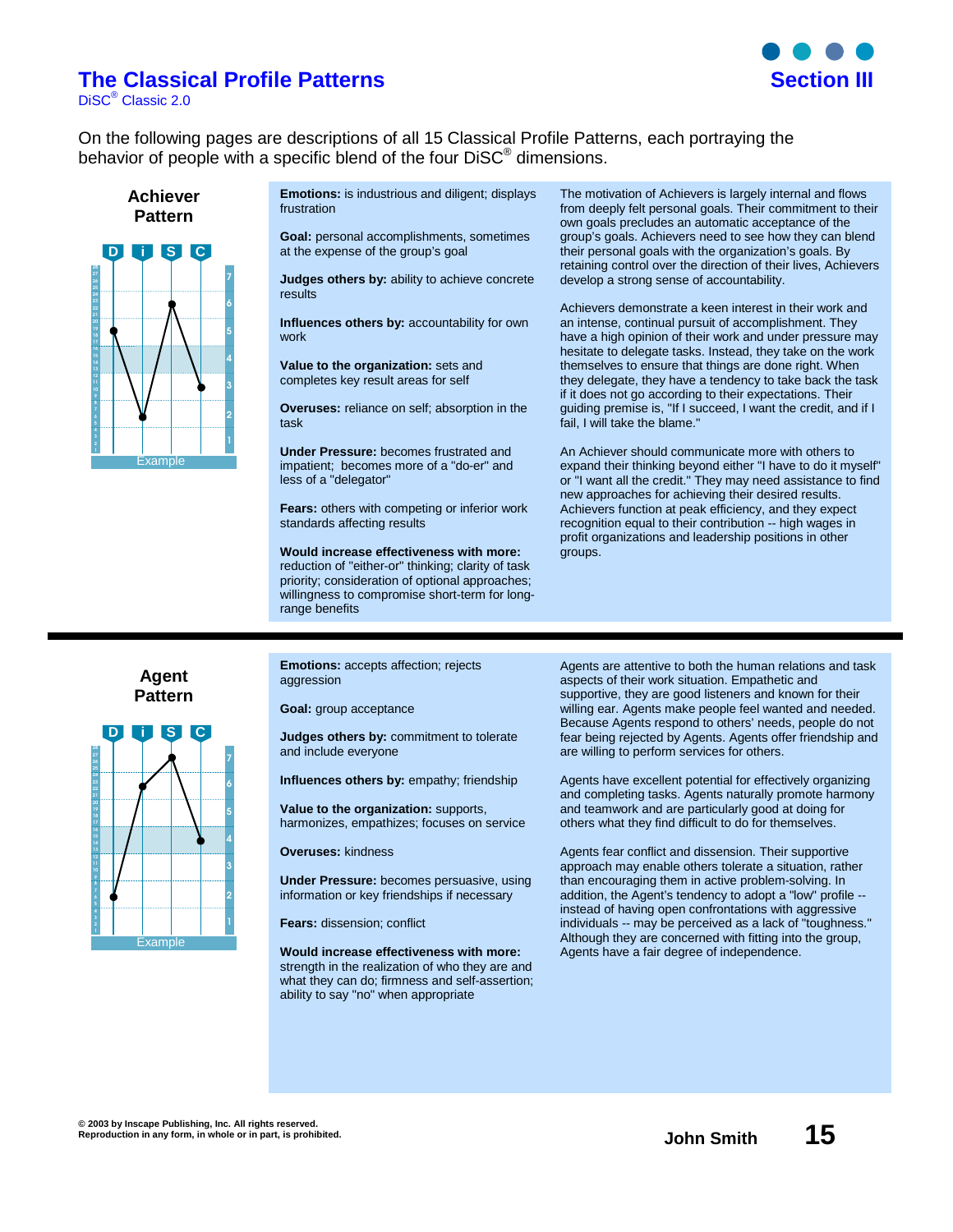### **The Classical Profile Patterns is a section of the Classical Profile Patterns**

DiSC® Classic 2.0



**Appraiser Pattern**



**Emotions:** is driven to look good

**Goal:** "victory" with flair

**Judges others by:** ability to initiate activities

**Influences others by: competitive recognition** 

**Value to the organization:** accomplishes goals with the team

**Overuses:** authority; ingenuity

**Under Pressure:** becomes restless, critical, impatient

**Fears:** "loss" or "failure"; others' disapproval

**Would increase effectiveness with more:** individual follow-through; empathy when showing disapproval; steadier pace

Appraisers make creative ideas serve practical purposes. They use direct methods to accomplish results. Appraisers are competitive, but other people tend to view Appraisers as assertive rather than aggressive because Appraisers are considerate of others. Instead of giving orders or commands, Appraisers involve people in the task through persuasion. They elicit the cooperation of those around them by explaining the rationale of the proposed activities.

Appraisers help others visualize the steps that are necessary to accomplish results. Appraisers usually speak from a detailed plan of action that they have developed to ensure an orderly progression toward results. In their eagerness to win, Appraisers can become impatient when their standards are not maintained or when extensive follow-through is required.

Appraisers are good critical thinkers. They are verbal in their criticisms, and their words occasionally may be caustic. Appraisers have better control of the situation if they relax and pace themselves. A helpful axiom to achieve this is, "You win some and you lose some."

#### **Counselor Pattern**



**Emotions:** being approachable; showing affection and understanding

**Goal:** friendship; happiness

**Judges others by:** positive acceptance of others; ability to look for the good in people

**Influences others by:** personal relationships; "open door" policy

**Value to the organization:** remaining stable and predictable; developing a wide range of friendships; listening to others' feelings

**Overuses:** indirect approach; tolerance

**Under Pressure:** becomes overly flexible and intimate; is too trusting without differentiating among people

**Fears:** pressuring people; being accused of causing harm

**Would increase effectiveness with more:** attention to realistic deadlines; initiative to complete the task

Counselors are particularly effective in solving people problems. They impress others with their warmth, empathy, and understanding. Their optimism makes it easy to look for the good in others. Counselors prefer to deal with others by building long-standing relationships. As a good listener with a willing ear for problems, a Counselor offers suggestions gently and refrains from imposing his or her ideas on others.

Counselors tend to be overly tolerant and patient with non-producers. Under pressure, they may have difficulty confronting performance problems. Counselors may be indirect when issuing orders, making demands, or disciplining others. By adopting the attitude that "people are important," Counselors may place less emphasis on task accomplishment. They sometimes require assistance to set and meet realistic deadlines.

Counselors often take criticism as a personal affront, but they respond well to attention and compliments for completed assignments. When in a position of responsibility, Counselors tend to be attentive to the quality of working conditions and provide adequate recognition for members of their group.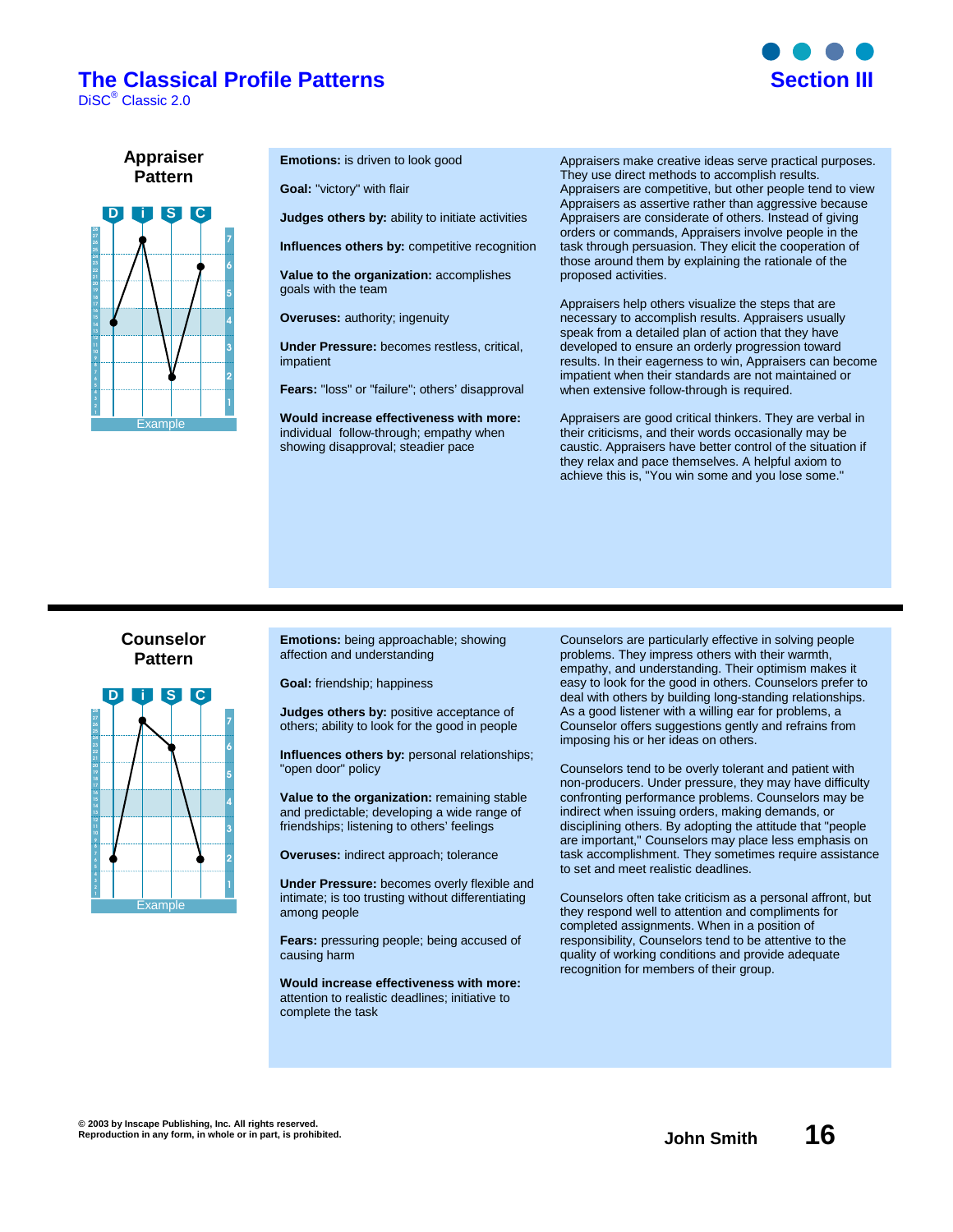### **The Classical Profile Patterns <b>Section III**

DiSC® Classic 2.0



#### **Creative Pattern**



**Emotions:** accepts aggression; restrains expression

**Goal:** dominance; unique accomplishments

**Judges others by:** personal standards; progressive ideas for accomplishing tasks

**Influences others by:** ability to pace development of systems and innovative approaches

**Value to the organization:** initiates or designs changes

**Overuses:** bluntness; critical or condescending attitude

**Under Pressure:** becomes bored with routine work; sulks when restrained; acts independently

**Fears:** lack of influence; failure to achieve their standards

**Would increase effectiveness with more:** warmth; tactful communication; effective team cooperation; recognition of existing sanctions

Persons with a Creative Pattern display opposite forces in their behavior. Their desire for tangible results is counterbalanced by an equally strong drive for perfection and their aggressiveness is tempered by sensitivity. Although they think and react quickly, they are restrained by the wish to explore all possible solutions before making a decision.

Creative persons exhibit foresight when focusing on projects, and they bring about change. Since individuals with a Creative Pattern have a drive for perfection and demonstrate considerable planning ability, the changes they make are likely to be sound, but the method may lack attention to interpersonal relationships.

Creative persons want freedom to explore, and they want the authority to examine and retest findings. They can make daily decisions quickly but may be extremely cautious when making bigger decisions: "Should I take that promotion?" "Should I move to another location?" In their drive for results and perfection, Creative persons may not be concerned about social poise. As a result, they may be cool, aloof, or blunt.

#### **Developer Pattern**



**Emotions:** is concerned with meeting personal needs

**Goal:** new opportunities

**Judges others by:** ability to meet the Developer's standards

**Influences others by:** pursuit of solutions for problems; projection of personal sense of power

**Value to the organization:** avoids "passing the buck"; seeks new or innovative problemsolving methods

**Overuses:** control over people and situations to accomplish his or her own results

**Under Pressure:** works alone to complete tasks; is belligerent if individualism is threatened or challenging opportunities disappear

**Fears:** boredom; loss of control

**Would increase effectiveness with more:** patience, empathy; participation and collaboration with others; follow-through and attention to quality control

Developers tend to be strong-willed individuals, continually seeking new horizons. As self-reliant, independent thinkers, they prefer to find their own solutions. Relatively free of the constraining influence of the group, Developers are able to bypass convention and often create innovative solutions.

While they most often use direct, forceful behavior, Developers can also shrewdly manipulate people and situations. When required to participate with others in situations that limit their individualism, Developers are apt to become belligerent. They are persistent when pursuing the results they desire and will do whatever is necessary to overcome obstacles to success. In addition, they have high expectations of others and can be critical when their standards are not met.

Developers are most interested in achieving their own goals. Opportunities for advancement and challenge are important to them. By focusing on results, they may lack empathy or seem uncaring by dismissing others' concerns.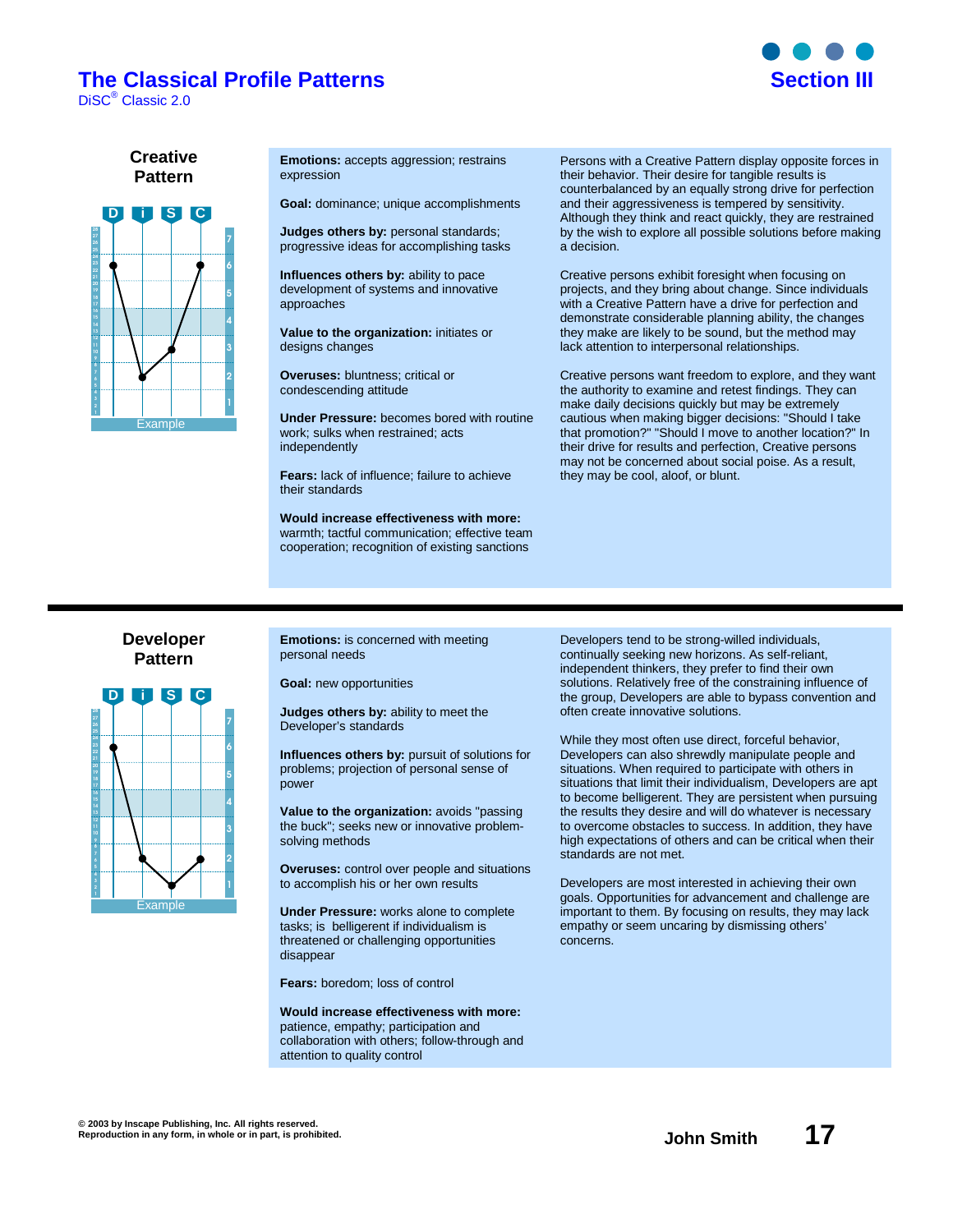### **The Classical Profile Patterns <b>Section III**

DiSC® Classic 2.0



#### **Inspirational Pattern**



**Emotions:** accepts aggression; downplays need for affection

**Goal:** control of their environment or audience

**Judges others by:** projection of personal

strength, character, and social power

**Influences others by:** charm, direction, intimidation; use of rewards

**Value to the organization:** acts as a "people mover"; initiates, demands, compliments, disciplines

**Overuses:** attitude that "the ends justify the means"

**Under Pressure:** becomes manipulative, quarrelsome, or belligerent

**Fears:** weak behavior; loss of social status

**Would increase effectiveness with more:** genuine sensitivity; willingness to help others succeed in their own personal development

Persons with the Inspirational Pattern consciously attempt to modify the thoughts and actions of others. They want to control their environment. They are astute at identifying and manipulating an individual's existing motives in order to direct that person's behavior toward a predetermined end.

Inspirational persons are clear about the results they want, but they do not always immediately verbalize them. They introduce the results they want only after they have primed the other person, offering friendship to those who desire acceptance, authority to those who seek power, and security to those who want a predictable environment.

Inspirational persons can be charming in their interactions. They are persuasive when obtaining assistance for repetitive and time-consuming details. People often experience a conflicting sensation by feeling drawn to Inspirational people and yet being curiously distanced. Others may feel "used" by Inspirational persons' manipulation powers. While they sometimes inspire fear in others and override their decisions, Inspirational persons are generally well-liked by coworkers because they use their considerable verbal skills to persuade others whenever possible. Inspirational persons clearly prefer to accomplish goals through cooperation and persuasion, not domination.

#### **Investigator Pattern**



**Emotions:** is dispassionate; demonstrates self-discipline

**Goal:** power through formal roles and positions of authority

**Judges others by:** use of factual information

**Influences others by:** determination, tenacity

**Value to the organization:** offers comprehensive follow-through; works determinedly on tasks individually or in a small group

**Overuses:** bluntness; suspicion of others

**Under Pressure:** tends to internalize conflict; holds on to grudges

**Fears:** involvement with the masses; responsibility to sell abstract ideas

**Would increase effectiveness with more:** flexibility; acceptance of others; personal involvement with others

Objective and analytical, Investigators are dispassionate "anchors of reality." Generally undemonstrative, they calmly and steadily pursue an independent path toward a fixed goal. Investigators are successful at many things, not because of versatility but due to their dogged determination to follow through. They seek a clear purpose or goal from which they can develop an orderly plan and organize their actions. Once a project has begun, Investigators fight tenaciously to achieve their objectives. Intervention is sometimes necessary to change their direction. As a result, they can be perceived as stubborn and opinionated.

Investigators do well with challenging technical assignments in which they can use actual data to interpret the information and draw conclusions. They respond to logic rather than emotion. When selling or marketing an idea, they are most successful with a concrete product.

Investigators are not especially interested in pleasing people and prefer to work alone. They can be perceived as cold, blunt, and tactless. Because they value their own thinking ability, Investigators evaluate others by how they use facts and logic. To increase their effectiveness in personal interactions, they need to develop a greater understanding of other people, especially others' emotions.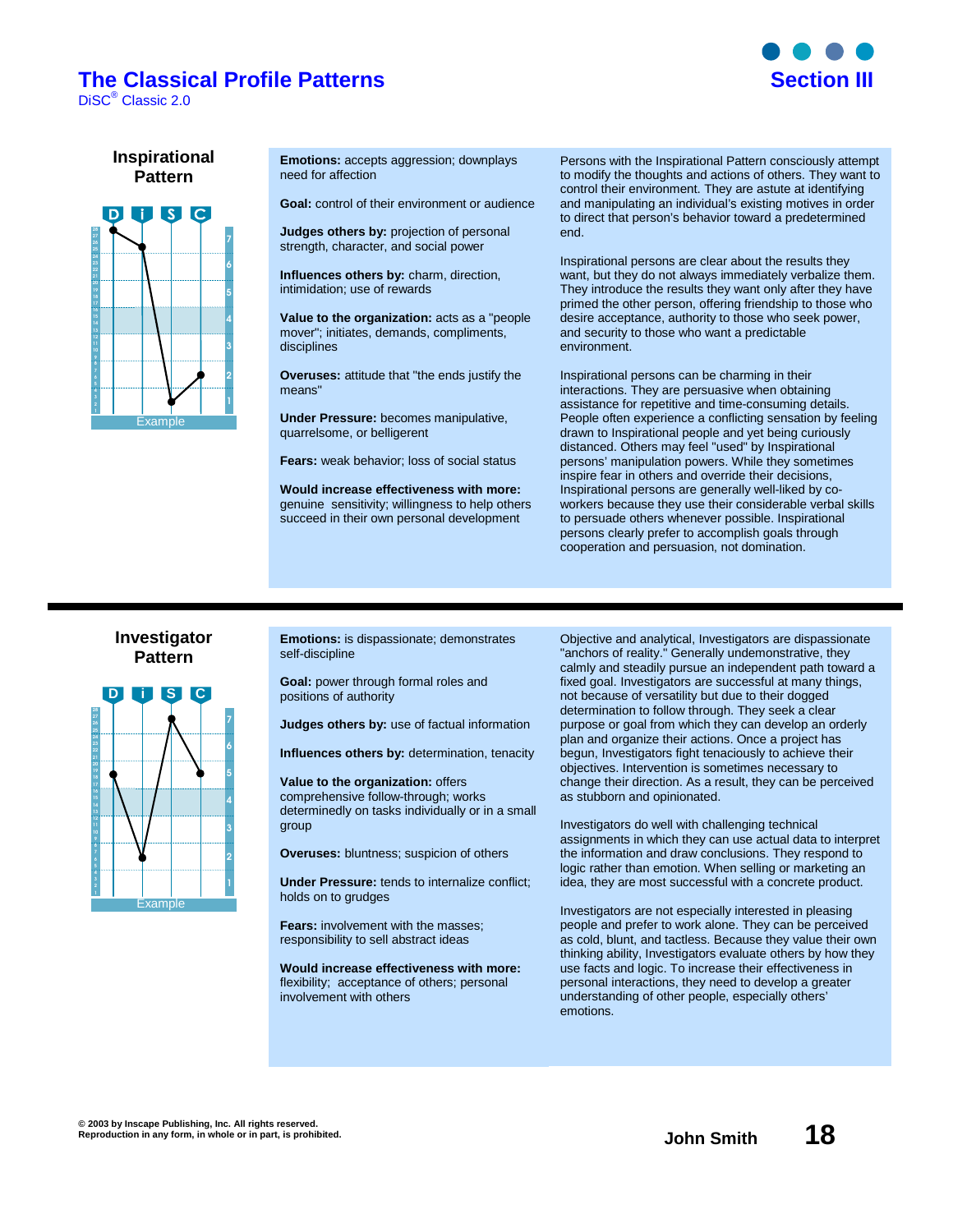### **The Classical Profile Patterns is a section of the Classical Profile Patterns**

DiSC® Classic 2.0



#### **Objective Thinker Pattern**



**Emotions:** rejects interpersonal aggression

**Goal:** correctness

**Judges others by:** ability to think logically

**Influences others by:** use of facts, data, and logical arguments

**Value to the organization:** defines and clarifies; obtains, evaluates, and tests information

**Overuses:** analysis

**Under Pressure:** becomes worrisome

**Fears:** irrational acts; ridicule

**Would increase effectiveness with more:** self-disclosure; public discussion of their insights and opinions

Objective Thinkers tend to have highly developed critical thinking abilities. They emphasize the importance of facts when drawing conclusions and planning actions, and they seek correctness and accuracy in everything they do. To manage their work activities effectively, Objective Thinkers often combine intuitive information with the facts they have gathered. When they are in doubt about a course of action, they avoid public failure by preparing meticulously. For example, Objective Thinkers will master a new skill privately before they use it in a group activity.

Objective Thinkers prefer to work with people who, like themselves, are interested in maintaining a peaceful work environment. Considered shy by some, they may be reticent in expressing their feelings. They are particularly uncomfortable with aggressive people. Despite being mild-mannered, Objective Thinkers have a strong need to control their environment. They tend to exert this control indirectly by requiring others to adhere to rules and standards.

Objective Thinkers are concerned with the "right" answer and may have trouble making decisions in ambiguous situations. With their tendency to worry, they may get bogged down in "analysis paralysis." When they make a mistake, Objective Thinkers often hesitate to acknowledge it. Instead, they immerse themselves in a search for information that supports their position.

#### **Perfectionist Pattern**



**Emotions:** displays competence; is restrained and cautious

**Goal:** stability; predictable accomplishments

**Judges others by:** precise standards

**Influences others by:** attention to detail; accuracy

**Value to the organization:** is conscientious; maintains standards; controls quality

**Overuses:** procedures and "fail-safe" controls; overdependence on people, products, and processes that have worked in the past

**Under Pressure:** becomes tactful and diplomatic

**Fears:** antagonism

**Would increase effectiveness with more:** role flexibility; independence and interdependence; belief in self-worth

Perfectionists are systematic, precise thinkers and workers who follow procedure in both their personal and work lives. Extremely conscientious, they are diligent in work that requires attention to detail and accuracy. Because they desire stable conditions and predictable activities, Perfectionists are most comfortable in a clearly defined work environment. They want specifics on work expectations, time requirements, and evaluation procedures.

Perfectionists may bog down in the details of the decisionmaking process. They can make major decisions but may be criticized for the amount of time they take to gather and analyze information. Although they like to hear the opinions of their managers, Perfectionists take risks when they have facts that they can interpret and use to draw conclusions.

Perfectionists evaluate themselves and others by precise standards for achieving concrete results while adhering to standard operating procedures. This conscientious attention to standards and quality is valuable to the organization. Perfectionists may define their worth too much by what they do and not by who they are as people. As a result, they tend to react to personal compliments by thinking, "What does this person want?" By accepting sincere compliments, Perfectionists can increase their self-confidence.

**© 2003 by Inscape Publishing, Inc. All rights reserved. Reproduction in any form, in whole or in part, is prohibited. John Smith 19**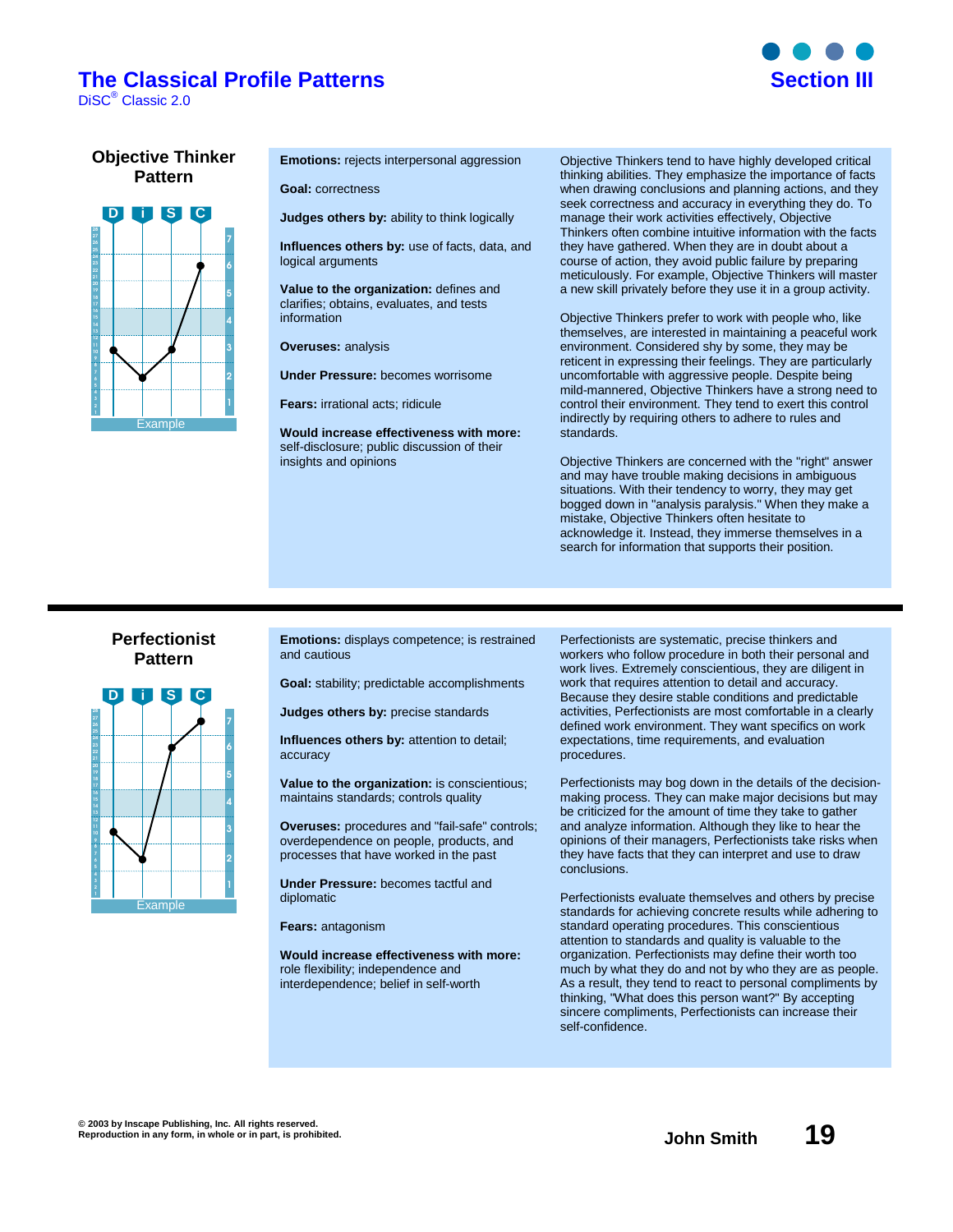### **The Classical Profile Patterns Section III**

DiSC® Classic 2.0



#### **Persuader Pattern**



**Emotions:** trusts others; is enthusiastic

**Goal:** authority and prestige; status symbols

**Judges others by:** ability to verbalize; flexibility

**Influences others by:** friendly, open manner; verbal adeptness

**Value to the organization:** sells and closes; delegates responsibility; is poised and confident

**Overuses:** enthusiasm; selling ability; optimism

**Under Pressure:** becomes indecisive and is easily persuaded; becomes organized to look good

**Fears:** fixed environment; complex relationships

**Would increase effectiveness with more:** challenging assignments; attention to taskdirected service and key details; objective data analysis

Persuaders work with people, striving to be friendly while pushing forward their own objectives. Outgoing and interested in people, Persuaders have the ability to gain the respect and confidence of various types of people. Persuaders can impress their thoughts on others, drawing people to them and retaining them as clients or friends. This ability is particularly helpful when Persuaders sell themselves or their ideas to win positions of authority.

The most favorable environment for Persuaders includes working with people, receiving challenging assignments, and experiencing a variety of work activities that require mobility. They seek work assignments that will give them the opportunity to look good. As a result of their natural positive outlook, Persuaders may be too optimistic about a project's results and others' potential. Persuaders also tend to over-estimate their ability to change the behavior of others.

While Persuaders desire freedom from routine and regimentation, they do need to receive analytical data on a systematic basis. Once alerted to the importance of the "little things," Persuaders can use the information to balance their enthusiasm with a realistic assessment of the situation.

#### **Practitioner Pattern**



**Emotions:** wants to keep up with others in effort and technical performance

**Goal:** personal growth

**Judges others by:** self-discipline; position and promotions

**Influences others by:** confidence in their ability to master new skills; development of "proper" procedures and actions

**Value to the organization:** is skilled in technical and people problem-solving; displays proficiency and specialization

**Overuses:** overattention to personal objectives; unrealistic expectations of others

**Under Pressure:** becomes restrained; is sensitive to criticism

**Fears:** predictability; no recognition as an "expert"

**Would increase effectiveness with more:** genuine collaboration for common benefit; delegation of key tasks to appropriate individuals

Practitioners value proficiency in specialized areas. Spurred by a desire to be "good at something," they carefully monitor their own work performance. Although their aim is to be "the" expert in an area, Practitioners frequently give the impression that they know something about everything. This image is particularly strong when they verbalize their knowledge on a variety of subjects.

As Practitioners interact with others, they project a relaxed, diplomatic, and easygoing style. This congenial attitude may change quickly in their own work area when they become intensely focused in order to meet high standards for performance. Because they value selfdiscipline, Practitioners evaluate others on the basis of their ability to focus on daily performance. They have high expectations of themselves and others, and they tend to verbalize their disappointment.

While they naturally concentrate on developing an organized approach to work and increasing their own skills, Practitioners also need to help others build skills. In addition, they need to increase their appreciation of those who contribute to the work effort even though they may not use the Practitioner's preferred methods.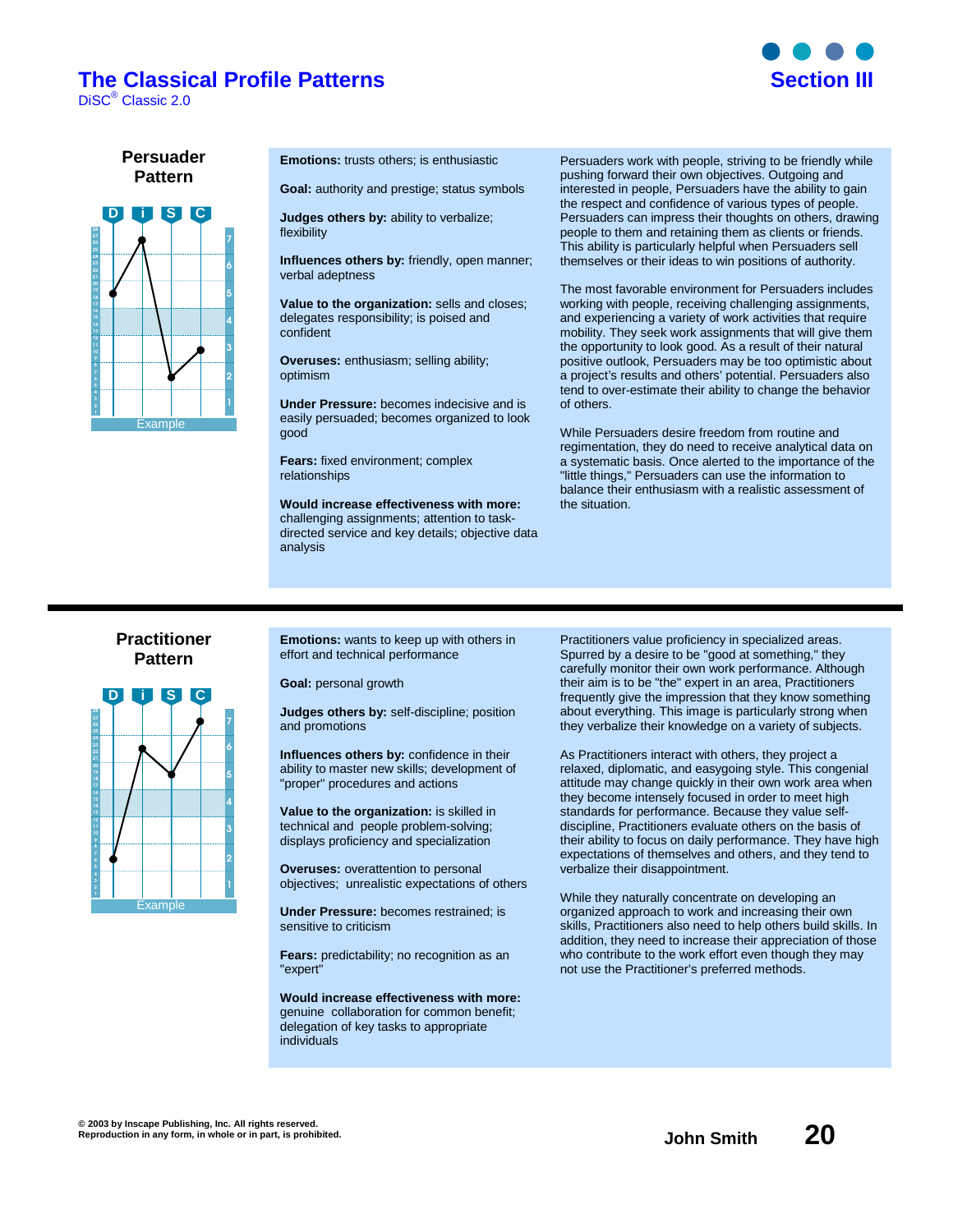### **The Classical Profile Patterns is a section of the Classical Profile Patterns**

DiSC® Classic 2.0



**Promoter Pattern**



**Emotions:** is willing to accept others

**Goal:** approval, popularity

**Judges others by:** verbal skills

**Influences others by:** praise, opportunities, favors

**Value to the organization:** relieves tension; promotes projects and people, including him or herself

**Overuses:** praise, optimism

**Under Pressure:** becomes careless and sentimental; is disorganized

**Fears:** loss of social acceptance and selfworth

**Would increase effectiveness with more:** control of time; objectivity; sense of urgency; emotional control; follow-through on promises, tasks

Promoters have an extensive network of contacts. They are usually gregarious and socially adept, and they develop friendships easily. They rarely antagonize others intentionally. Promoters seek favorable social environments where they can develop and maintain their contacts. Verbally skilled, they promote their own ideas and create enthusiasm for others' projects. With their wide range of contacts, Promoters have access to the people who can help them.

Since Promoters prefer to participate and interact with others in activities, they may be less interested in task accomplishment. They may continue to seek out any situation that involves meeting people and socializing, even though their job requires attention to more solitary activities. They thrive on meetings, committees, and conferences.

Usually optimistic, Promoters tend to overestimate the ability of others. They often leap to favorable conclusions without considering all the facts. Promoters will learn to be objective and emphasize results with coaching and direction. Time management may present challenges for Promoters. By setting a time limit on conversation and discussion, they can remind themselves of the urgency of "closing" and accomplishing the task.

#### **Result-Oriented Pattern**



**Emotions:** verbalizes ego strength; displays rugged individualism

**Goal:** dominance and independence

**Judges others by:** ability to accomplish the task quickly

**Influences others by:** force of character; persistence

**Value to the organization:** persistence; doggedness

**Overuses:** impatience; win-lose competition

**Under Pressure:** becomes critical and faultfinding; resists participating with a team; may overstep boundaries

**Fears:** others will take advantage of them; slowness, especially in task activities; being a pushover

**Would increase effectiveness with more:** verbalization of their reasoning; consideration of other views and ideas about goals and problem solutions; genuine concern for others; patience and humility

Result-Oriented people display self-confidence, which some may interpret as arrogance. They actively seek opportunities that test and develop their abilities to accomplish results. Result-Oriented persons like difficult tasks, competitive situations, unique assignments, and "important" positions. They undertake responsibilities with an air of self-importance and display self-satisfaction once they have finished.

Result-Oriented people tend to avoid constraining factors, such as direct controls, time-consuming details, and routine work. Because they are forceful and direct, they may have difficulties with others. Result-Oriented people prize their independence and may become restless when involved with group activities or committee work. Although Result-Oriented people generally prefer to work alone, they may persuade others to support their efforts, especially when completing routine activities.

Result-Oriented people are quick-thinkers, and they are impatient and fault-finding with those who are not. They evaluate others on their ability to get results. Result-Oriented people are determined and persistent even in the face of antagonism. They take command of the situation when necessary, whether or not they are in charge. In their uncompromising drive for results, they may appear blunt and uncaring.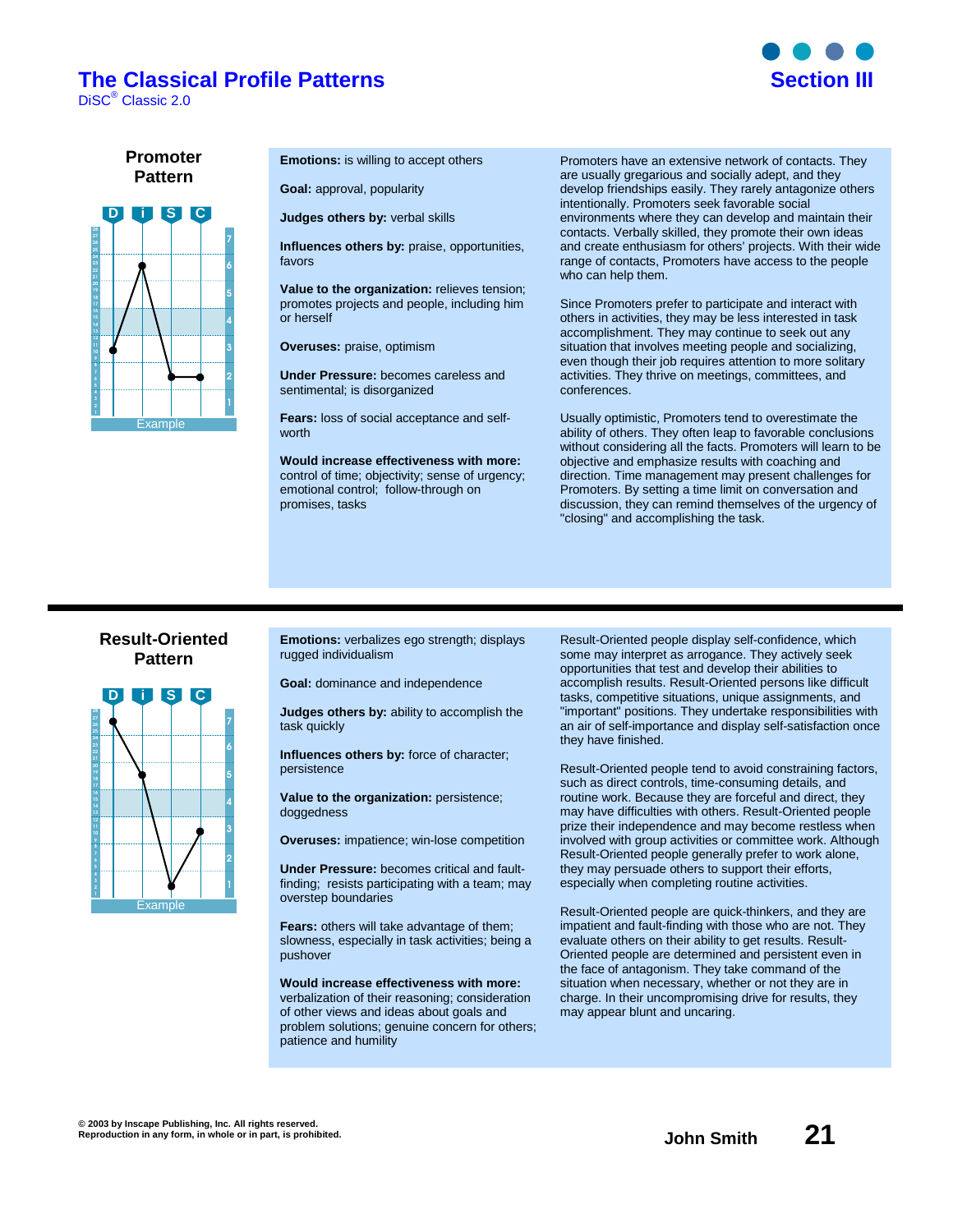# **The Classical Profile Patterns Section III**

DiSC® Classic 2.0



**Specialist Pattern**



**Emotions:** is calculatingly moderate; accommodates others

**Goal:** maintenance of the status quo; controlled environment

**Judges others by:** friendship standards; competence

**Influences others by:** consistent performance; accommodation of others

**Value to the organization:** plans short term; is predictable, consistent; maintains steady pace

**Overuses:** modesty; low risk-taking; passive resistance to innovation

**Under Pressure:** becomes adaptable to those in authority and thinks with the group

**Fears:** change, disorganization

**Would increase effectiveness with more:** public discussion of their ideas; selfconfidence based on feedback; shortcut methods

Specialists "wear well" with others. With their moderate, controlled stance and modest demeanor, they are able to work well with a number of behavioral styles. Specialists are considerate, patient, and always willing to help those they consider friends. They build close relationships with a relatively small group of associates in the work environment.

Their efforts are directed toward retaining familiar and predictable patterns. Most effective in specialized areas, Specialists plan their work along directed channels and achieve a remarkably consistent performance. Appreciation from others helps to maintain that level of consistency.

Specialists are slow to adapt to change. Prior conditioning gives them time to change their procedures while maintaining a consistent level of performance. Specialists may also require help when starting new projects and in developing shortcut methods to meet deadlines. Finished projects are often put aside for further revisions. Specialists should consider throwing away old files that have outlived their usefulness.